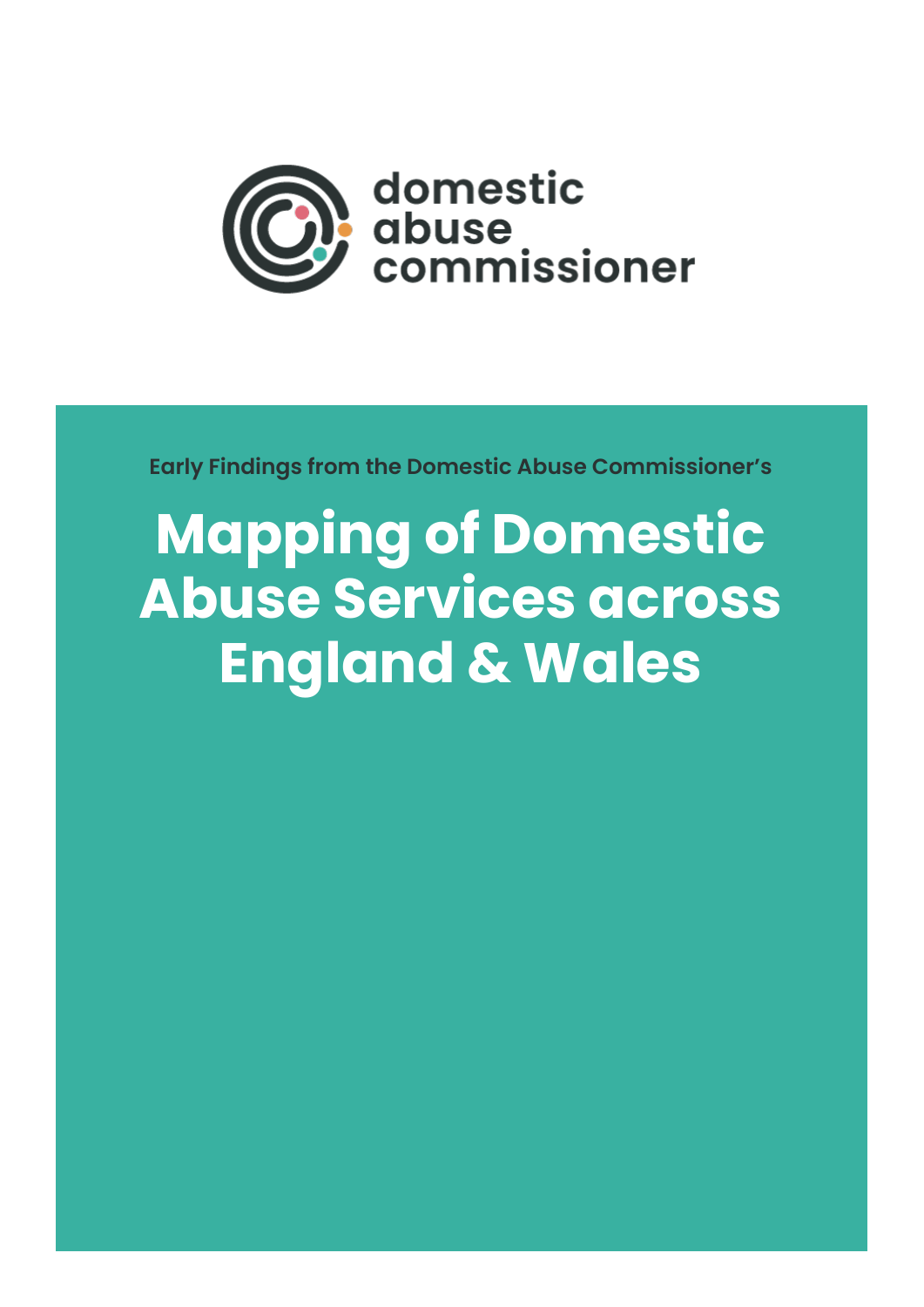

### Introduction

*"I don't think I'd be sitting here today telling you this story, I really don't, it [domestic abuse support service] actually was lifesaving." (Survivor)* 

All victims and survivors should have access to the support and help that they need when they need it, and where they need it. This should not be determined by where they live, their race, age, sexuality, gender, immigration status, disability, or whether they are Deaf. But too often, it is.

We want to end the 'postcode lottery' in the response to domestic abuse, and our national mapping work – early findings of which are contained in this briefing - is an opportunity to evidence what this looks like across England & Wales, and how it affects victims and survivors. We collected data from over 500 front-line services providing support, as well as hearing from over 4,000 victims and survivors through a public survey and in-depth focus groups.

The purpose of this paper is to make public early findings from our mapping work, to support the Pre-Legislative Scrutiny of the Victims Bill.

We will be publishing a full report in the Autumn to fully evidence the huge amount of data we have received – and

are continuing to receive – from frontline services, from commissioners, and from victims and survivors. This will be the opportunity for sector partners, local and national representatives, commissioners and members of the public to really understand what provision looks like in their area, and illustrate this through interactive maps. Our full report will also set out fulsome recommendations for how to address the 'postcode lottery', and results of a series of roundtables with services and commissioners across England & Wales.

The Victims Bill represents too good an opportunity to pass up. It is critical that we come together to understand the problem we are faced with and develop robust, evidence-based solutions to truly transform the response to domestic abuse and end the postcode lottery. We hope that by publishing this information as early as possible, we are supporting those who might support and scrutinise the Bill to make it as ambitious as it can be. The 2.3 million people who experience domestic abuse every year deserve nothing less.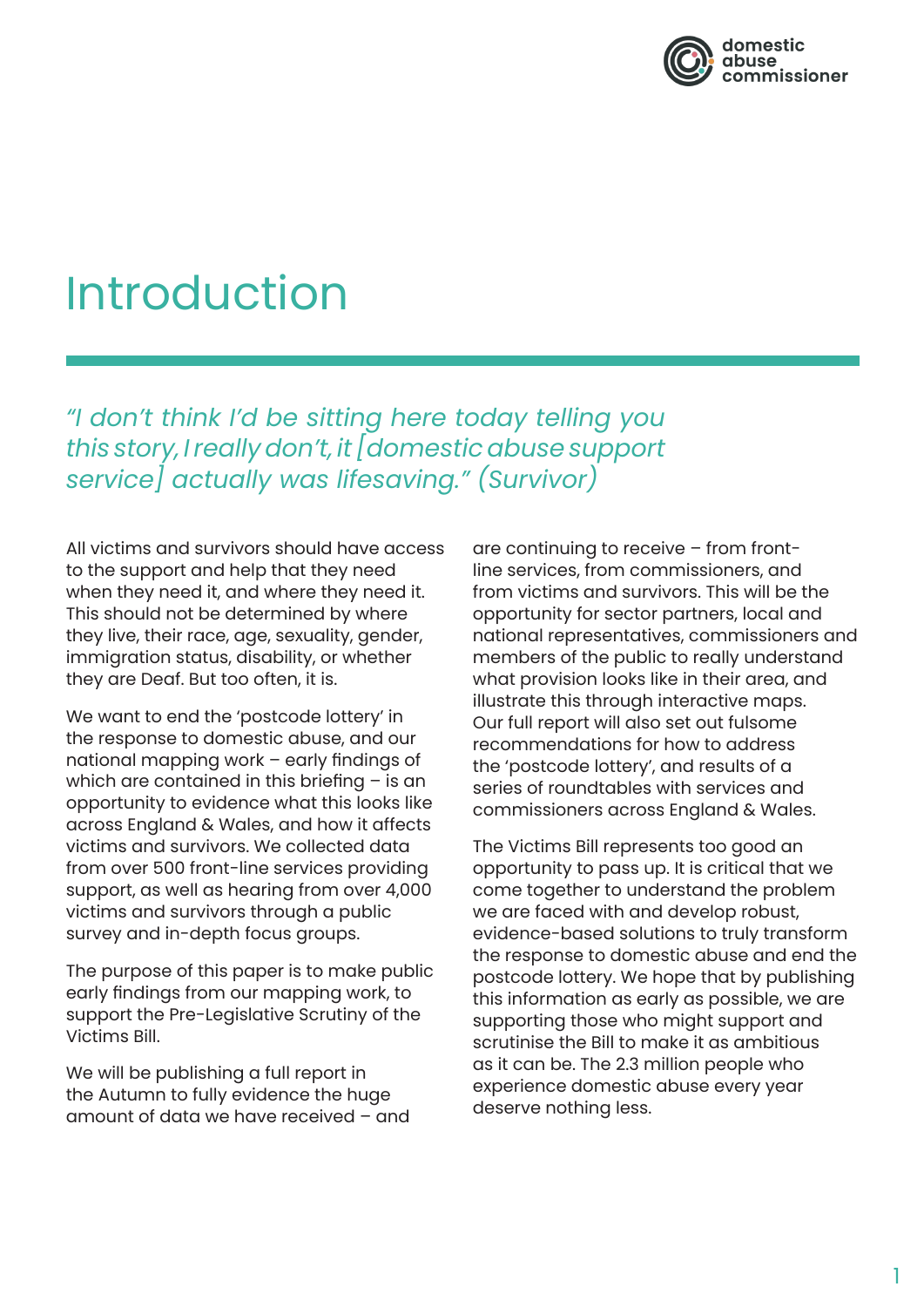

## Key Early Findings and Recommendations

The Domestic Abuse Commissioner's mapping work clearly evidences the existence of a postcode lottery across England and Wales. Key findings include:

- **1. Specialist domestic abuse services are effective** in supporting victims and survivors to cope and recover from their abuse. 67% of victims and survivors who accessed support services said they now felt safer compared to 45% of victims and survivors who had not, and 73% who accessed support said they now felt more in control of their lives compared to 50% who had not. Specialist 'by and for' services offered particular benefits to victims and survivors from minoritized or marginalised communities who face the greatest barriers to support.
- **2. Most victims and survivors want some kind of community-based support.** This represents a range of interventions, with advocacy being just one element.
- **3. Advocacy support alone is insufficient to meet the needs of victims and survivors.** The most sought-after services existed outside of a typical advocate role, namely counselling and therapeutic support (73% of survivors wanted this), helpline advice (67%), and mental healthcare (65%). Longer term recovery work, as well as prevention and early intervention are key to a holistic response to domestic abuse, and were less likely to be accessible to survivors.
- **4. The independence of services is vitally important, providing truly**

independent advice to victims and survivors, supporting the better functioning of statutory agencies and bringing in both expertise and outside funding into local strategic partnerships.

- **5. Services in England & Wales are unable to meet demand.** Fewer than half of survivors were able to access the community-based support that they wanted, and there were particular gaps in type of provision, access to specialist support, and across different regions.
- **6. Gaps in support for children, and in access to perpetrator programmes, were particularly notable.** Just 29% of survivors who wanted support for their children were able to access it, and only 7% of survivors who wanted their perpetrator to receive support to change their behaviour were able to get it.
- **7. Specialist 'by and for' services are disproportionately underfunded, with considerable gaps in provision across England & Wales.** 'By and for' services were 5 times less likely to receive statutory funding than mainstream domestic abuse or violence against women and girls organisations, and almost half of all 'by and for' services are based in London and the South East of England.

As a result, the Government must consider how it will respond to these issues and make best use of the Victims Bill to fill the gaps and ensure that victims and survivors of domestic abuse can access the support they need no matter where they live or who they are.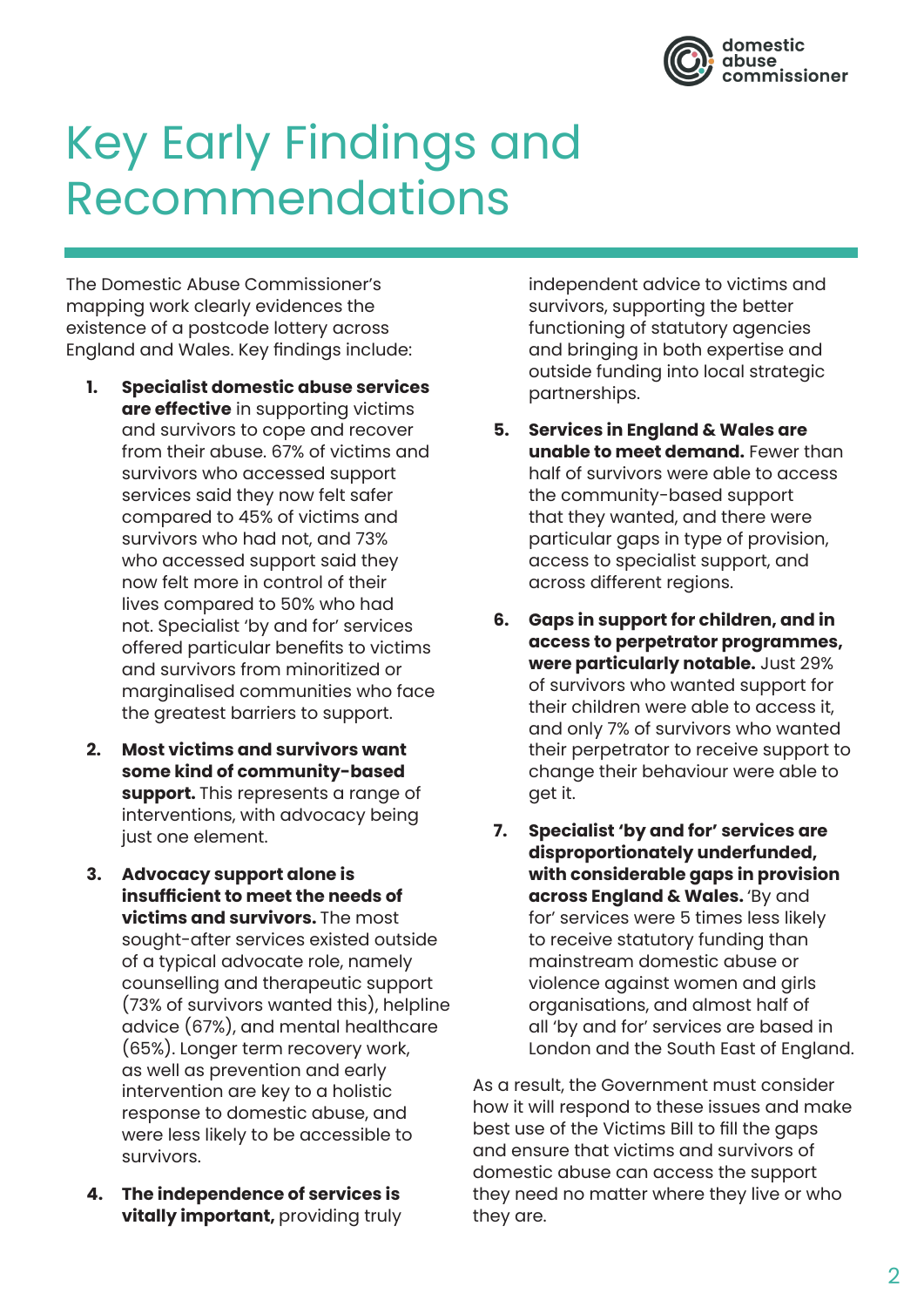

In particular, it is important to acknowledge that:

- **A considerable funding injection is needed** in order to meet the demand for domestic abuse services across England and Wales. This funding must be long-term and sustainable to allow for capacity and capability building across the sector, and should be directed towards independent
- **Funding should be focused on the greatest gaps in provision, by type of organisation, intervention, and regionally.** Lack of support for children was particularly notable, as well as interventions for perpetrators.
- **Funding is often short-term and piecemeal,** and a more strategic approach to commissioning is urgently needed.
- **While advocacy is critical, a much wider range of interventions are needed by victims and survivors.**
- **Funding should be particularly directed towards specialist 'by and for' services,** who are woefully underfunded and disadvantaged by the local commissioning framework. Capacity building is desperately needed in large parts of England & Wales to build provision outside of larger metropolitan areas and/or London and the South East.
- **National and local government must work together to bring greater consistency to commissioning of services across England & Wales.** Commissioners must work collaboratively to commission the best services that meet the needs of their populations, and acknowledge and utilise the expertise provided by specialist services, particularly 'by and for' organisations.
- **There is a need for strong local and national accountability and oversight** to ensure that services are commissioned to meet the needs of victims and survivors across England & Wales.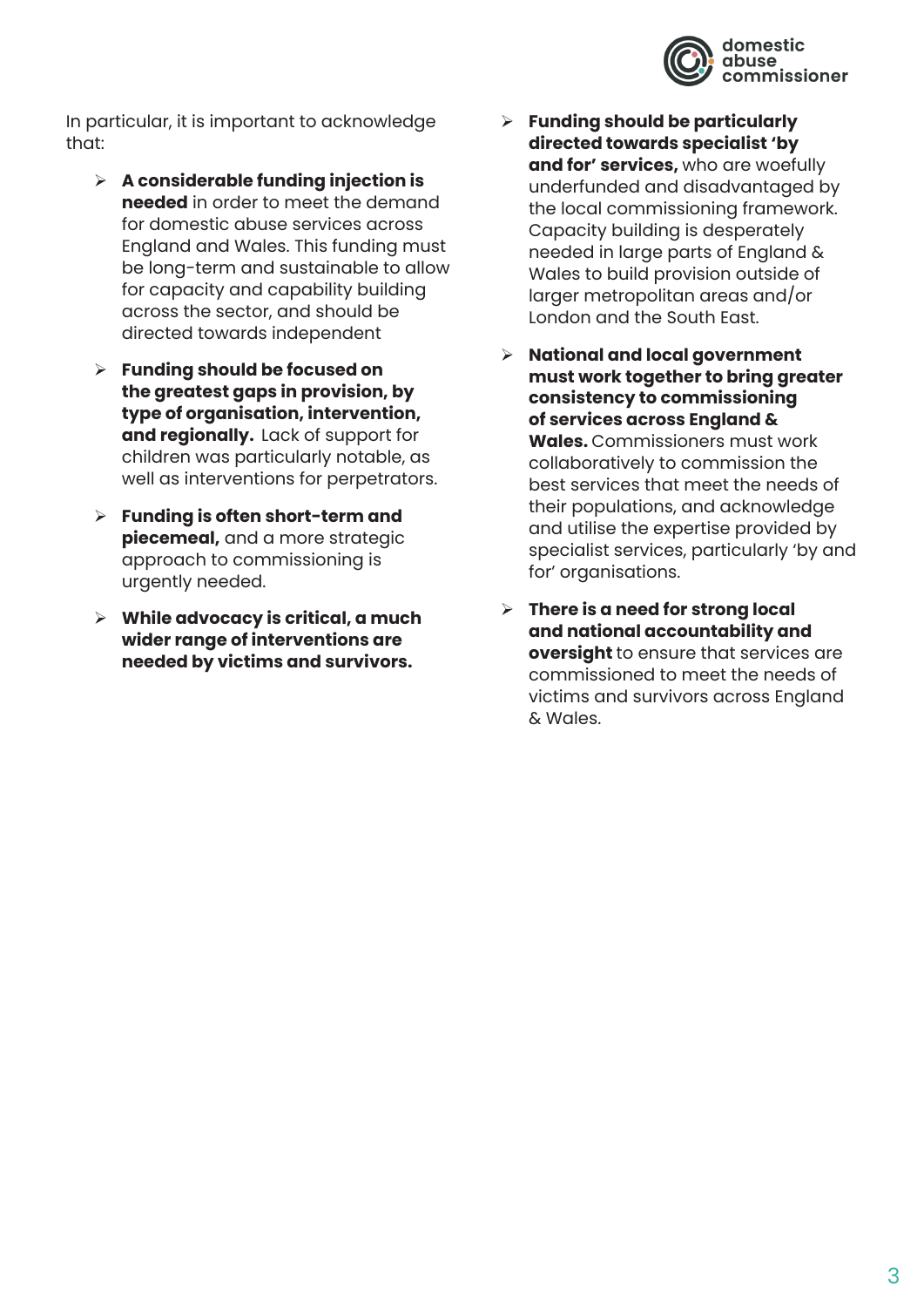

### The Value of Specialist Domestic Abuse Services

Services that support victims and survivors of domestic abuse have demonstrated their value over many years. Services help victims and survivors to cope and to recover from the abuse they've experienced, and can provide long-term therapeutic care. They help to provide for safety planning to keep victims and survivors safe when they are in danger, and can provide a safe roof over someone's head when forced to flee their home.

We also know that support services are instrumental in the effective functioning of statutory agencies. They provide institutional advocacy, and support victims and survivors through the complex myriad of institutions they must interact with in order to keep safe, secure their future, and, if they wish to, support a criminal justice response to their perpetrator. Studies have shown that incidents in which the victim was referred to or supported by an IDVA were significantly more likely to be recorded as crimes (48% compared to 32% without support) and there was almost double the chance of an arrest being made where there was support  $(44%$  compared to 25% without support).<sup>1</sup> The provision of such support can in turn increase the degree to which victims and survivors are able to cooperate with the criminal justice system, with studies showing that survivors with better access to tangible support were approximately twice as likely to voluntarily participate in the prosecutions of their intimate partners.<sup>2</sup> This is vital considering the difficulties in prosecuting domestic abuse and our ambition to bring perpetrators to justice.3

Our survey of victims and survivors clearly demonstrates the value of specialist domestic abuse services. We heard from victims and survivors who had accessed or were currently accessing services (57%) as well as those who hadn't (43%). Survivors who hadn't accessed services had not either because they had tried to but been unable to (18%), because they were currently in the process of trying to access support (4%), or because they had thought about accessing support but had not known where to start or had decided against it (20%).4

A YouGov poll also showed that of victims who had experienced DA and/or SV 87% believed it was important for victims of crime to receive help and support from a victim service that is independent of the police.<sup>5</sup>

#### Support services help victims and survivors to feel safer and more in control of their lives

Our survey of victims and survivors supports evidence that has built up for many years – that support services help victims and survivors to cope and to recover from the abuse they've experienced.

Local commissioners will be fully aware of the impact of their services locally; they will receive information from services and Key Performance Indicators that demonstrate how their service users feel before and after interventions. Comparing outcomes for victims and survivors who receive services with those who do not has always been difficult. Most feedback tends to focus on those who have been able to access support.

- 
- police data, Policing and Society 2 Epstein, D. (2002) Procedural Justice: Tempering the State's Response to Domestic Violence, William and Mary Law Review
- [Domestic abuse | The Crown Prosecution Service \(cps.gov.uk\)](https://www.cps.gov.uk/crime-info/domestic-abuse). Accessed 6/6/2022.

l Domestic Abuse Commissioner, Safe Lives (June 2021), Understanding Court Support for Victims of Domestic Abuse.<br>McPhee, D., Hester, M., Bates, L., et al (2021) Criminal justice responses to domestic violence and abuse in

Due to the nature of the survey, and the assistance that we had from support services in disseminating it, these results are not to be taken as nationally or regionally or regionally and survivors are able to access servic

experiences between people who accessed services and those who didn't, as well as what barriers exist.<br>5 YouGov Plc. Total sample size was 1,934 adults from England and Wales. Fieldwork was undertaken between 6-7 Febru figures have been weighted to GB adults, filtered by adults in England and Wales (aged 18+).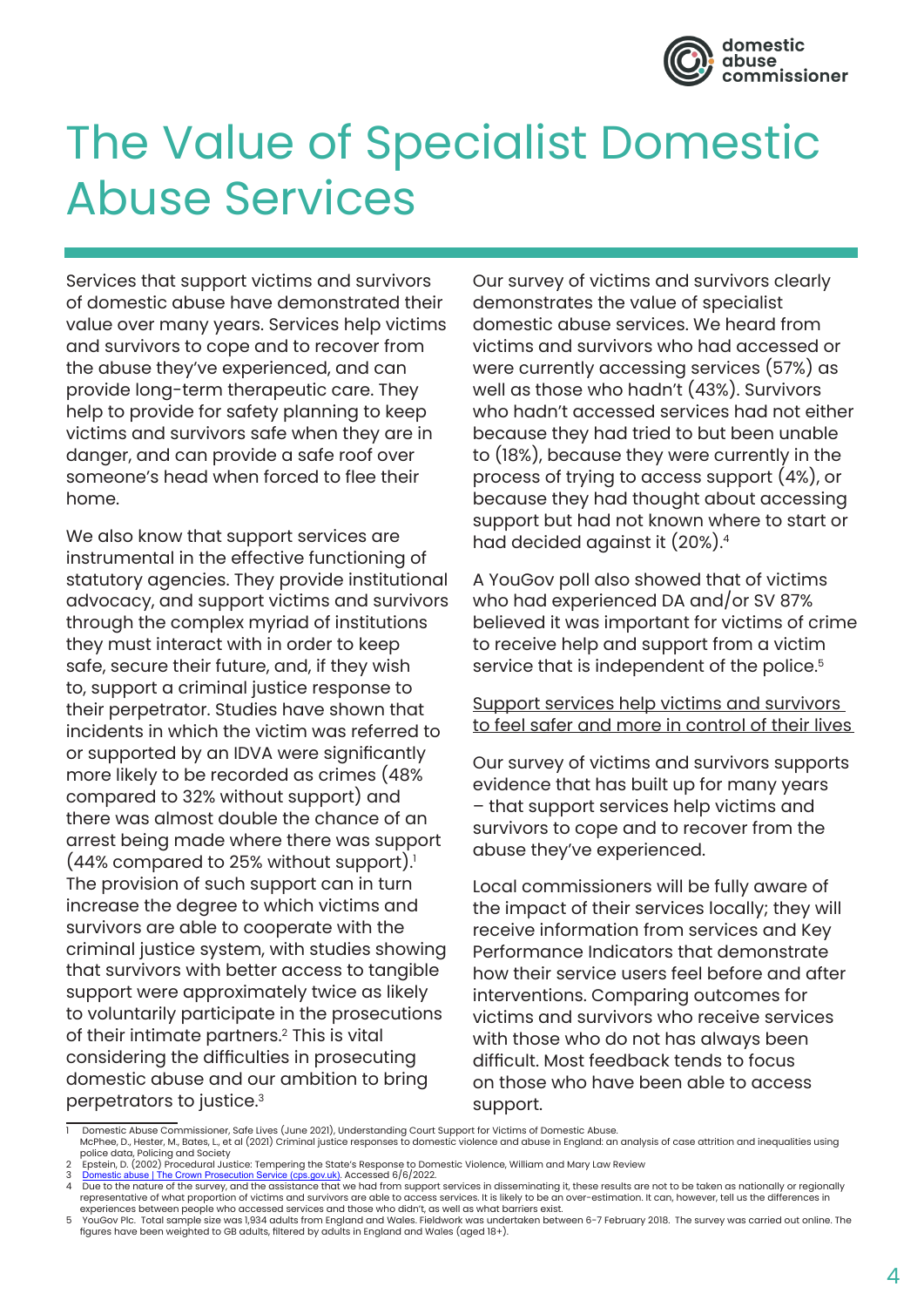

Our survey was able to reach a sizable proportion of people who told us that they had not accessed any support (over 800 survivors) and compare their responses with those who told us that they had (over 1400 survivors). Those who had accessed support services told us whether they felt safer and more in control of their lives now than before they'd accessed services, while those

6 Excludes missing data and those who said 'neither agree nor disagree'

Figure 1: Percentage of survivors agreeing that they felt safer, comparing survivors who had accessed services with those who did not.



who had not accessed any support told us whether they felt safer and more in control now than before they considered accessing help. Of those who expressed a view<sup>6</sup>, there were significant differences between the two groups, with those who had accessed support more likely to report that they felt safer and more in control (see Figure 1 and 2).

Figure 2: Percentage of survivors agreeing that they felt more in control of their lives, comparing survivors who had accessed services with those who did not.

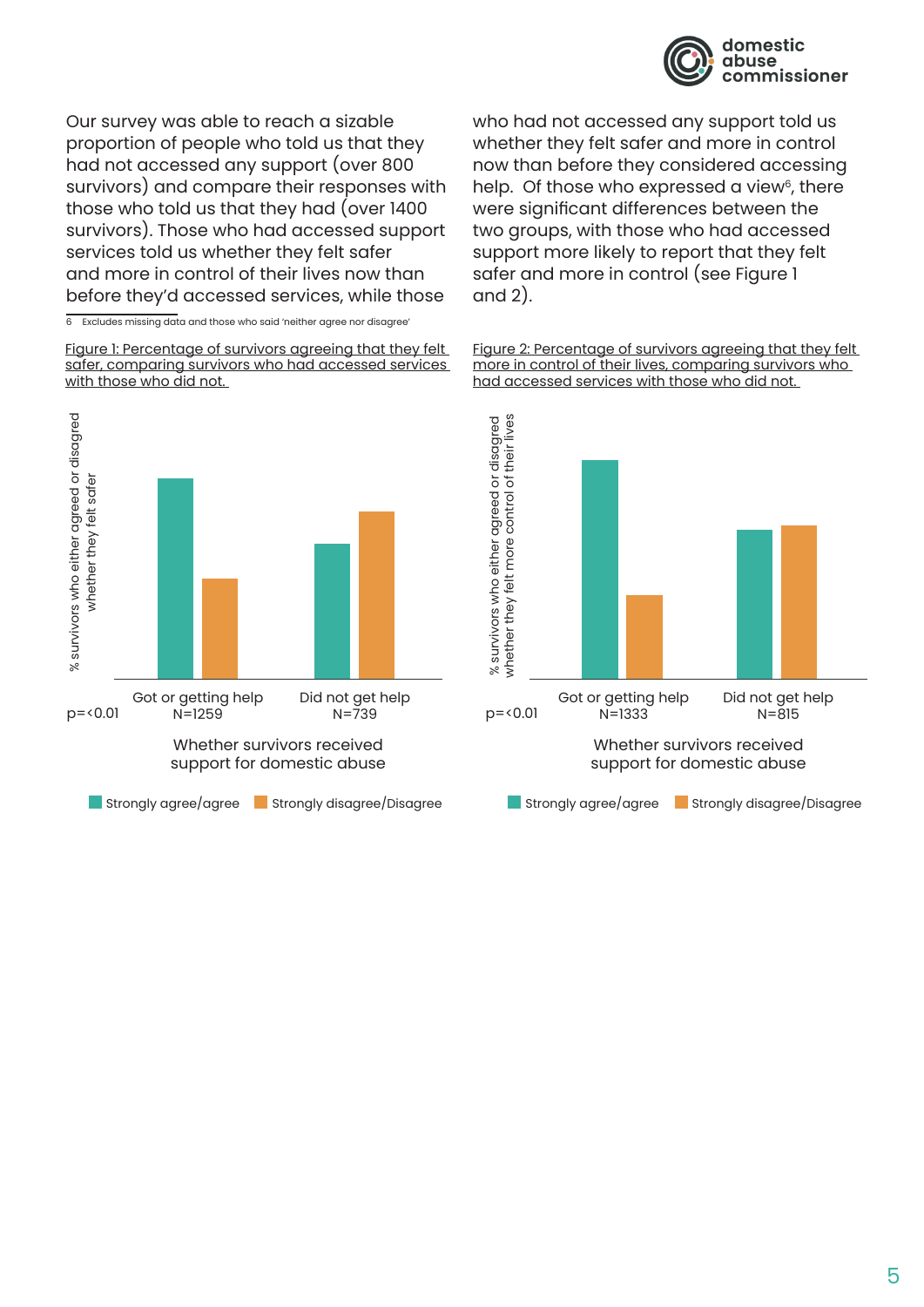

## What did victims and survivors want, and did they get it?

The majority of respondents stated that they wished to access a form of community-based service rather than an accommodation-based service, and it was forms of community-based services that survivors were most likely to have been unable to access despite wishing to.

Some of these findings are particularly stark. Of the 1,238 people who wanted to get help for their perpetrator to change their behaviour, only 7% were able to. For other types of support, 23% of survivors who wanted help to stay in work were able to get it, 26% who wanted legal support or advice for Criminal court got it, 27% who wanted help with money problems or debt got it, and 29% who wanted help speaking to social services received it.

Even where a higher proportion of survivors were able to access the support they

wanted, there were very few types of support where more than half of survivors were able to access what they wanted. The only types of support where a (small) majority of survivors were able to access the help they wanted were helpline advice over the phone  $(64%)$ , Immigration advice  $(58%)^7$ , and  $1-1$ casework or advocacy support such as IDVA (55%).

It is worth noting the specific types of support that survivors wanted – and received – and the extent to which this is covered by the IDVA role. For clarity, the types of support examined by our survey, and whether they are typically covered by the IDVA role or not, are set out in the table over the page. We said that a service is not covered by an IDVA role where they might signpost to other sources of support, as they themselves would be unlikely to provide that expert advice.

<sup>7</sup> Please note this is from a much smaller sample size of people who wished to access immigration advice (157), and given the nature of how the survey was disseminated and the assistance that by and for services provided the Commissioner with, is likely to be a significant over-estimation of the number of migrant<br>survivors who were able to access immigration advice. 73% of t domestic abuse services in the last three years. This compares to 47% of all respondents, indicating that those with insecure immigration status were more likely to have responded to the survey through specialist DA services that had supported them.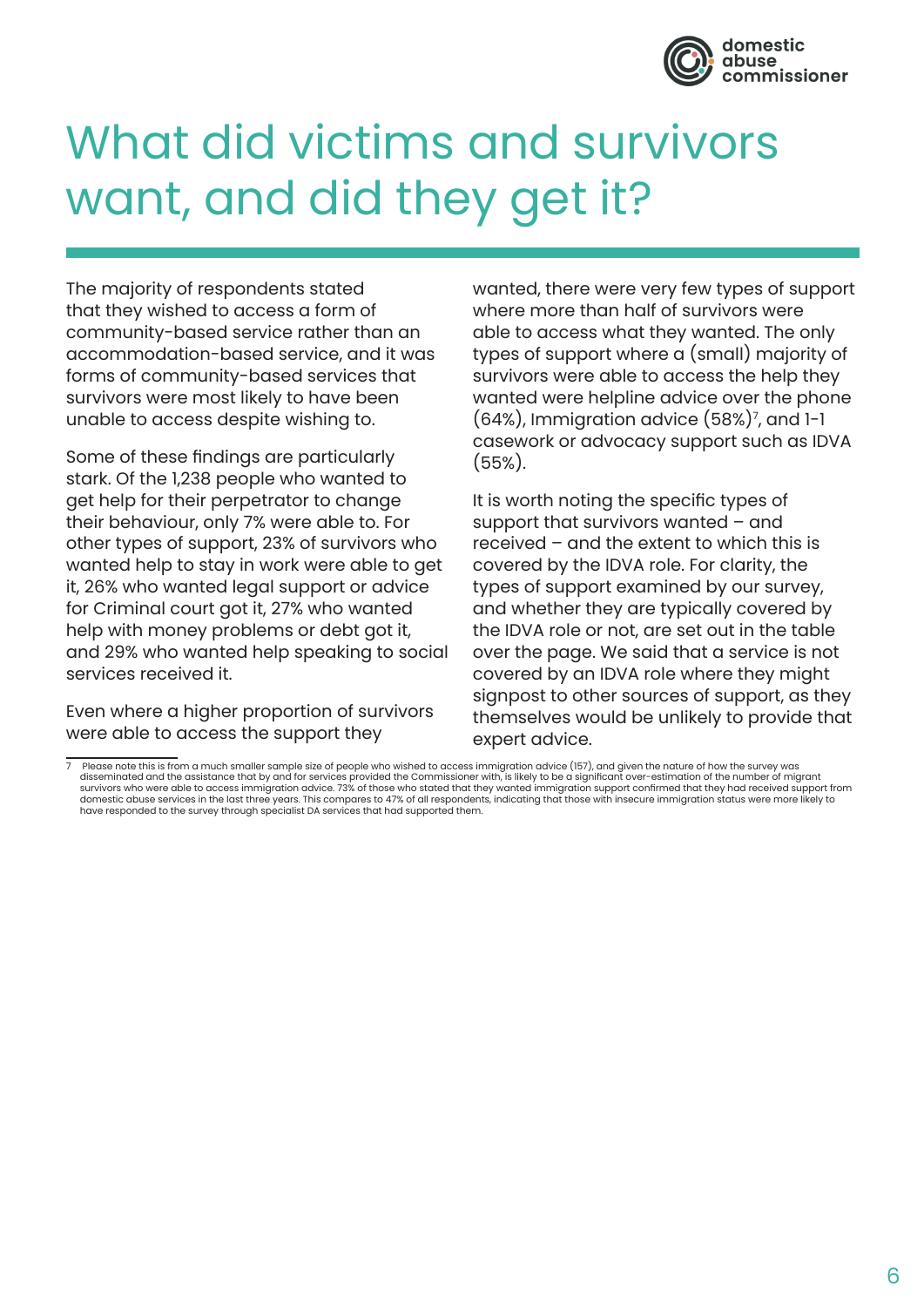

| <b>Type of support</b>                                                 | <b>Typically covered by</b><br><b>IDVA role</b> | <b>Might be covered</b><br>by IDVA role, if<br>commissioned to do so |
|------------------------------------------------------------------------|-------------------------------------------------|----------------------------------------------------------------------|
| Counselling and therapeutic support                                    | $\mathbf{x}$                                    |                                                                      |
| Helpline e.g. advice over the phone                                    |                                                 |                                                                      |
| Mental healthcare                                                      | $\mathbf{\overline{x}}$                         |                                                                      |
| 1-1 support e.g. with a caseworker or IDVA                             |                                                 |                                                                      |
| Something to help me feel safe by keeping the<br>perpetrator away      |                                                 |                                                                      |
| Legal support or advice for Family Court                               |                                                 |                                                                      |
| Help to make my own home safer                                         |                                                 |                                                                      |
| Someone to help me with the police processes                           |                                                 |                                                                      |
| Group support                                                          |                                                 |                                                                      |
| Online chat or email support                                           |                                                 |                                                                      |
| Help for the person who was abusing me to change<br>their behaviour    | $\boldsymbol{\mathsf{x}}$                       |                                                                      |
| Help with money problems or debt                                       |                                                 |                                                                      |
| Help speaking to social services                                       |                                                 |                                                                      |
| Help to leave home (e.g. to get refuge or other safe<br>accommodation) |                                                 |                                                                      |
| Legal support or advice for Criminal Court                             |                                                 |                                                                      |
| Physical healthcare                                                    | $\mathbf{x}$                                    |                                                                      |
| Help to stay in work or get a new job                                  | $\mathbf{x}$                                    |                                                                      |
| Refuge accommodation                                                   | ×                                               |                                                                      |
| Help to move on from safe accommodation or refuge                      | $\mathbf{\overline{x}}$                         |                                                                      |
| Help me with drugs and/or alcohol                                      | $\mathbf{x}$                                    |                                                                      |
| Immigration advice                                                     | $\mathbf{x}$                                    |                                                                      |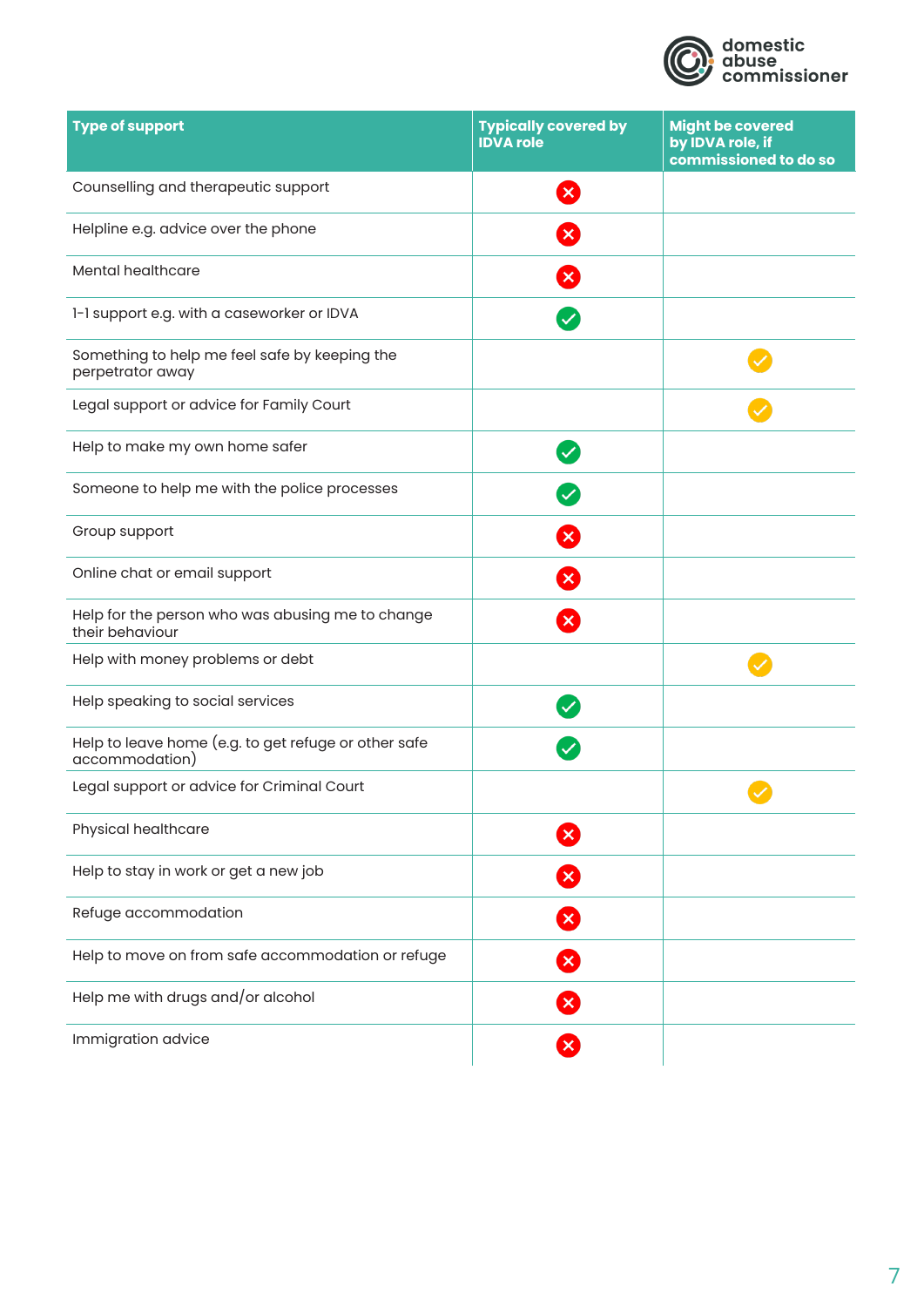

Figure 3: Percentage of respondents saying they wanted different types of support for domestic abuse during the previous three years N=3018



**Type of support**

Type of support

**Percentage of survivours who wanted support**

Figure 4: Percentage of respondents who received each type of support for domestic abuse during the previous three years, N=3018



**Percentage of survivors who wanted this support who received it**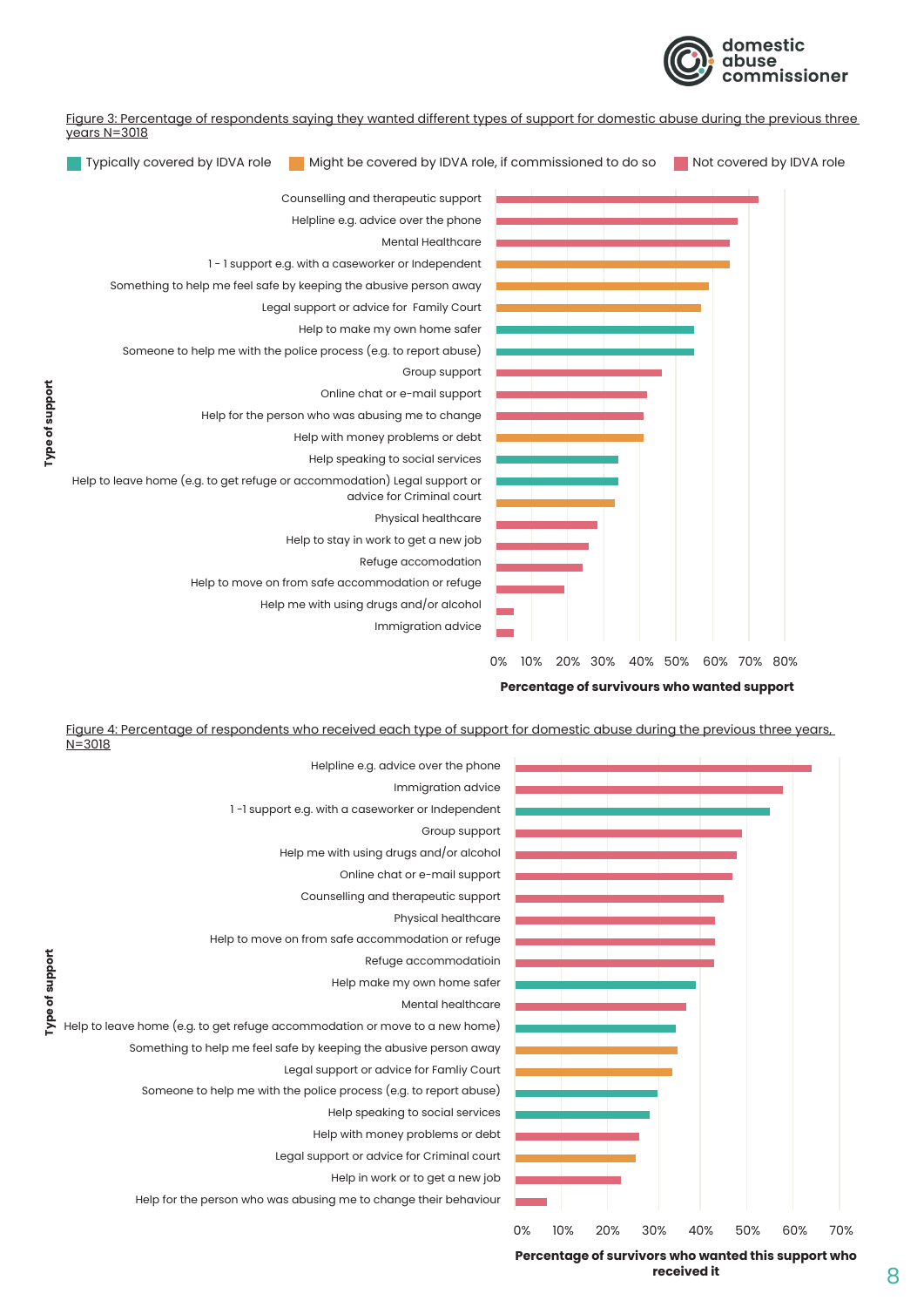

### Advocacy and 121 casework support

It is worth noting the advocacy and IDVA services were more likely to be received by survivors who wanted it than most other forms of community-based services (even if still too few survivors accessed it). Over half (55%) of survivors who wanted advocacy or casework received it, compared to 45% for counselling or therapeutic support, 37% for mental healthcare, 34% for support through Family Court, 26% for support through the

Criminal Court and 23% for help to stay in work or find a new job.

Black and minoritized survivors also expressed difficulties in accessing casework and advocacy support, with inappropriate referrals being made and a poor understanding of the risk they faced and the support they needed.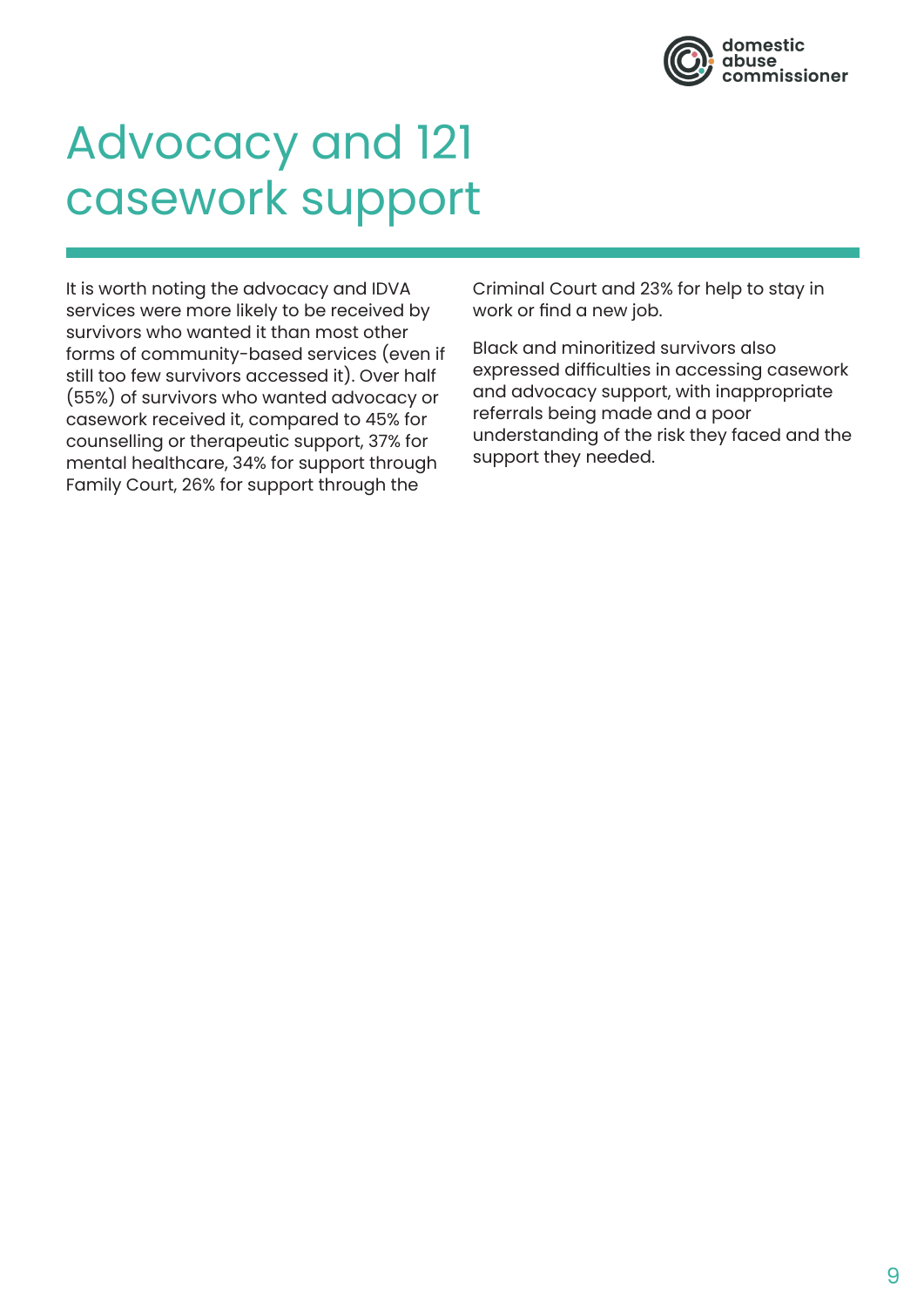

# Support for Children

The lack of support for children  $-$  and the significant variation across England and Wales – was particularly noteworthy. Almost all survivors who had children said that they would have wanted their children to have specific support, but just 29% said that their

children had been able to access this type of support.

Regional variation in whether children were able to get any support from domestic abuse services, N=1529 p=<0.01



*Excludes other responses (so only shows % of parents who wanted their children to receive support). Source: Survivor survey*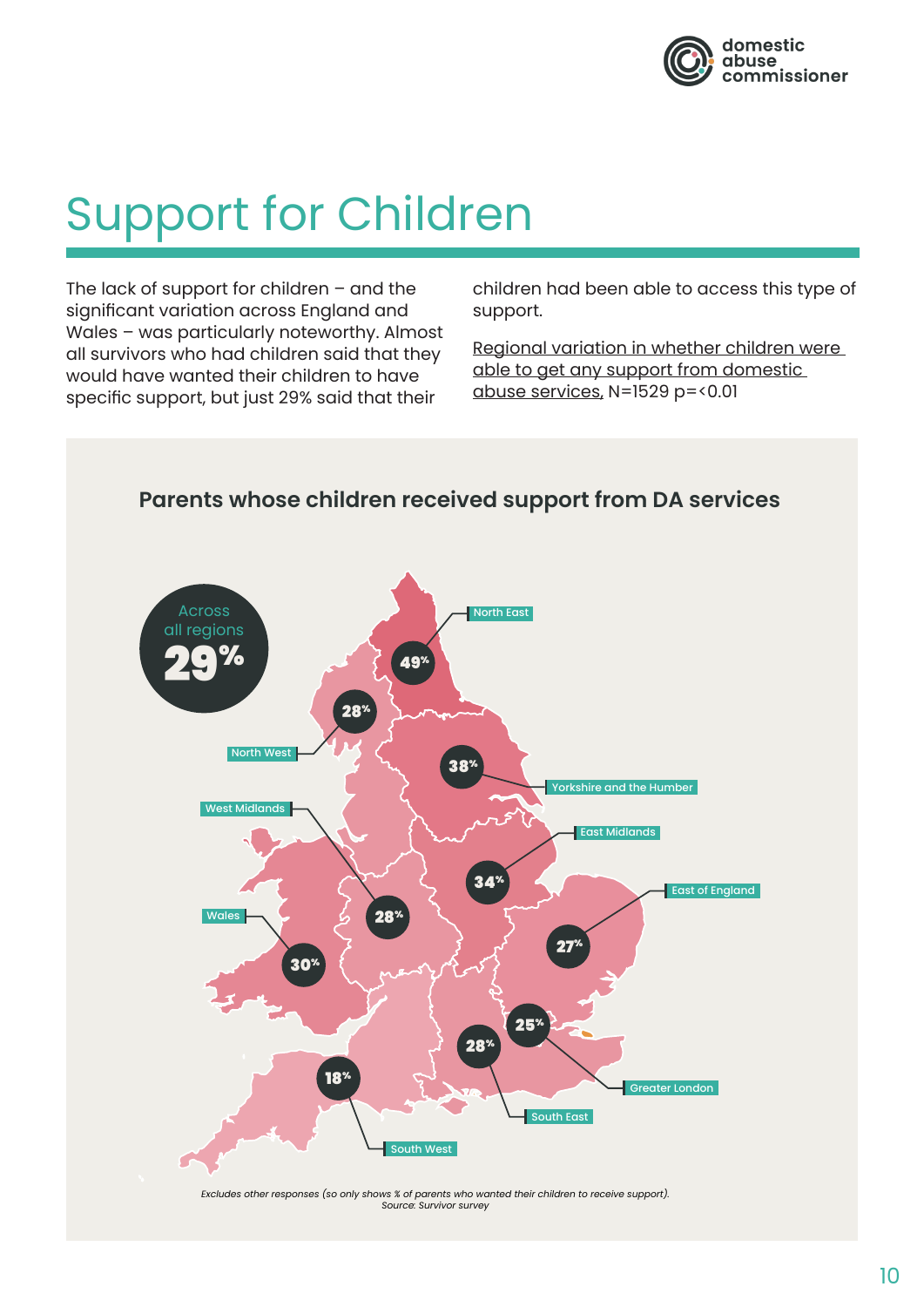

### What services exist?

Early findings from the mapping work illustrates the huge range of different services that exist across England and Wales, as well as what types of support and advice victims and survivors actually want. It equally demonstrates some of the disparities across England & Wales in terms of what kinds of services exist, and where those services are delivered.

The fuller national mapping publication in the Autumn will demonstrate this in much more granular detail (including providing a more complete picture to evidence the differences between geographical areas), but early findings demonstrate what we have known for too long: that there is a postcode lottery in the support for victims and survivors across England and Wales.

Overall, 512 organisations told us about the services they provide, of which 265 provided community-based services only, 26 provided accommodation-based services only, and 171 provided both communitybased and accommodation-based services. The remaining 50 organisations

provide other forms of support, such as helplines, open-access services or prevention and awareness raising services only (and not other community-based or accommodation-based services).

There was also a range of types of community-based support delivered across different services, which is set out below:

| <b>Type of support</b><br>provided           | Percentage of<br>community-<br><b>based</b><br>services who<br>provide this<br>support | <b>Number of</b><br>community-<br><b>based</b><br>services who<br>provide this<br>support |
|----------------------------------------------|----------------------------------------------------------------------------------------|-------------------------------------------------------------------------------------------|
| Advocacy or<br>casework                      | 82.1%                                                                                  | 358                                                                                       |
| Counselling or<br>therapeutic support        | 45.4%                                                                                  | 198                                                                                       |
| Outreach                                     | 69.4%                                                                                  | 303                                                                                       |
| Group work or peer<br>support                | 66.5%                                                                                  | 290                                                                                       |
| Floating support                             | 31.9%                                                                                  | 139                                                                                       |
| Other forms of<br>community-based<br>support | 31.7%                                                                                  | 138                                                                                       |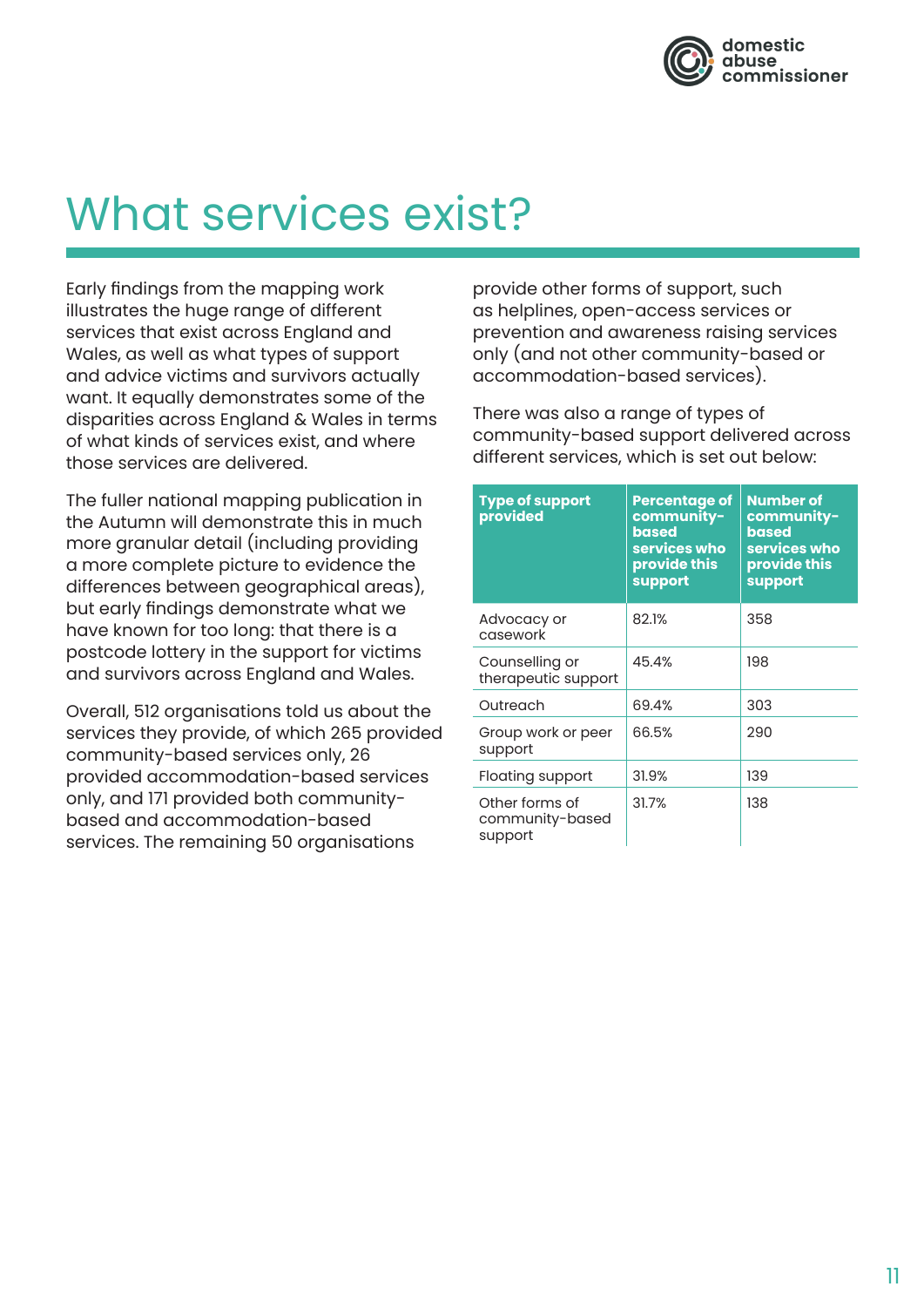

### What kinds of organisations provide these services?

Domestic abuse services are housed within a range of organisations – from very specialist 'by and for' organisations, public sector organisations such as Local Authorities who have brought their services 'in house'. Of the 536 organisations who told us what kind of organisation they were, 268 can be defined as Domestic Abuse or wider Violence Against Women and Girls specialist organisations, 68 as specialist 'by and for' organisations<sup>8</sup>, 143 as organisations with a broader remit and 46 as Public Sector.9

The size of organisation ranges hugely too – with some larger organisations in receipt of over £1m in income every year, while a number of small, grass-roots organisations who provide domestic abuse services receive income of less than £100,000 every year.

Figure 5: Comparing the percentage of By and For and VAWG/DA organisations according to level of annual income N=275



### Annual income for domestic abuse services 2020/21

8 Which are defined as organisations that are designed and delivered by and for people who are minoritized (including race, disability, sexual orientation, transgender identity, religion or age). These services will be rooted in the communities they serve, and may include wrap-around holistic recovery and support that addesses a victim/survivor's full range of needs, beyond purely domestic abuse support. 'By and for' services are defined as distinct from services that are women's services run by<br>women

women. 9 This is higher than the number of organisations who responded to the survey (477), as five organisations provided multiple responses to the survey covering a higher number of different areas and services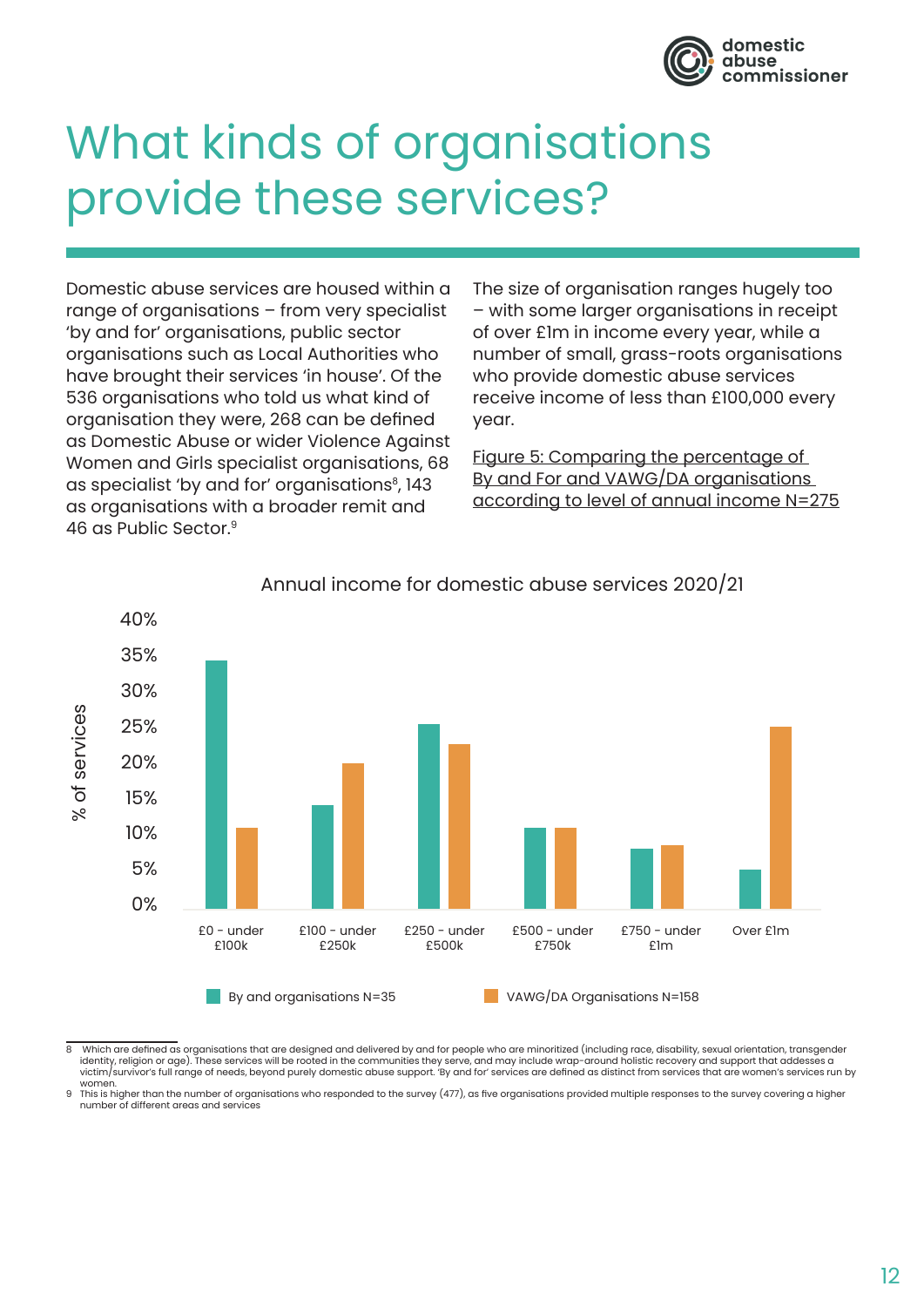

### How easy was it to access help and support?

Overall, we know that victims and survivors struggled to get help, with just 28% finding getting help 'easy' or 'very easy'. Equally, we saw significant regional variations and significant differences by sex and gender. People in the North West of England reported finding it most difficult to access help, with 45% of respondents saying it was 'quite difficult' or 'very difficult' to access help, and 44% of respondents in the East Midlands and East of England finding it 'quite difficult' or 'very difficult' to access help. By comparison, Yorkshire and Humber had 32% of respondents saying it was 'quite difficult' or 'very difficult' to access help. There were also

considerable differences regionally in the responses of survivors who said it was 'quite easy' or 'very easy' to access help, with 43% of respondents from Yorkshire and Humber saying it was 'quite' or 'very easy' to access help compared to just 23% of respondents in the East of England. Over two-thirds of men and over half of non-binary survivors found it 'quite difficult' or 'very difficult' to get help, in comparison to a third of women survivors. One man told us "When I was looking, everything was specifically to support women, I felt kind of, 'Oh, so where do I go now, what do I do?'". There were also differences in how easy or difficult survivors

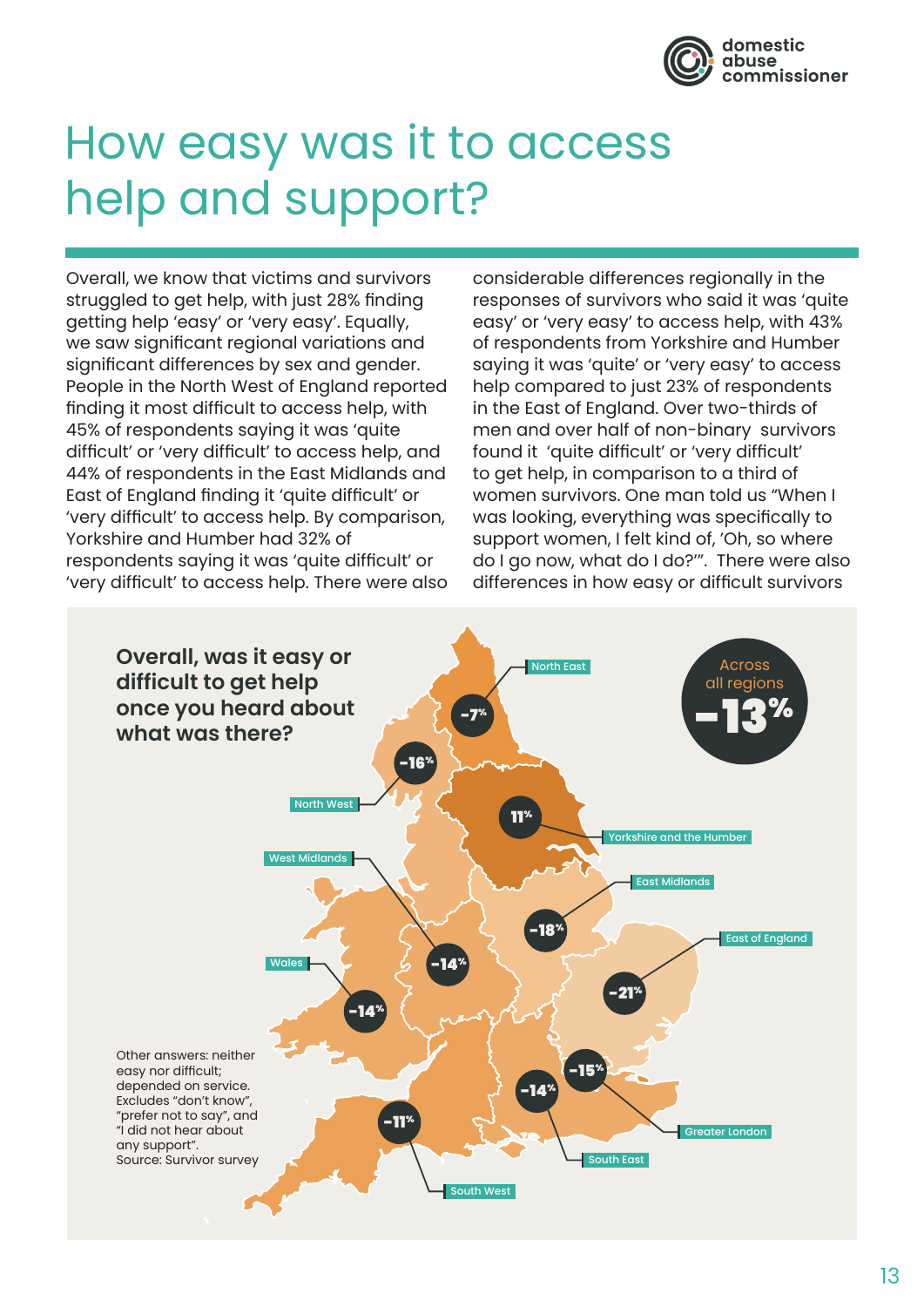

found it to access help depending on disability. Survivors with learning disabilities found it hardest to access help – with 54% of those who responded to our survey saying that it was difficult or very difficult to access help, compared to 38.4% of all respondents. However, feedback from focus groups indicates this is likely to be an under-estimation of how difficult it is to access services. Given what we know about the barriers to accessing online surveys for people with disabilities, individuals facing the greatest barriers to support are unlikely to have been able to complete our survey.

Survivors with learning disabilities told us that often it was harder to recognise what was happening to them as domestic abuse, and that even where they did recognise this, they struggled to disclose the abuse. It was difficult to know how to report it, know where to get information or advice, or understand that they could contact the police. Professional responses to disclosures by victims with learning disabilities were often inappropriate, making unsuitable referrals or assuming a survivor's communication needs meant that they could not be referred to more mainstream domestic abuse services. Survivors also told us about the lack of counselling services that had an understanding of how to work with autistic or neurodiverse domestic abuse survivors.



Figure 6: How easy or difficult survivors found it to access services, by disability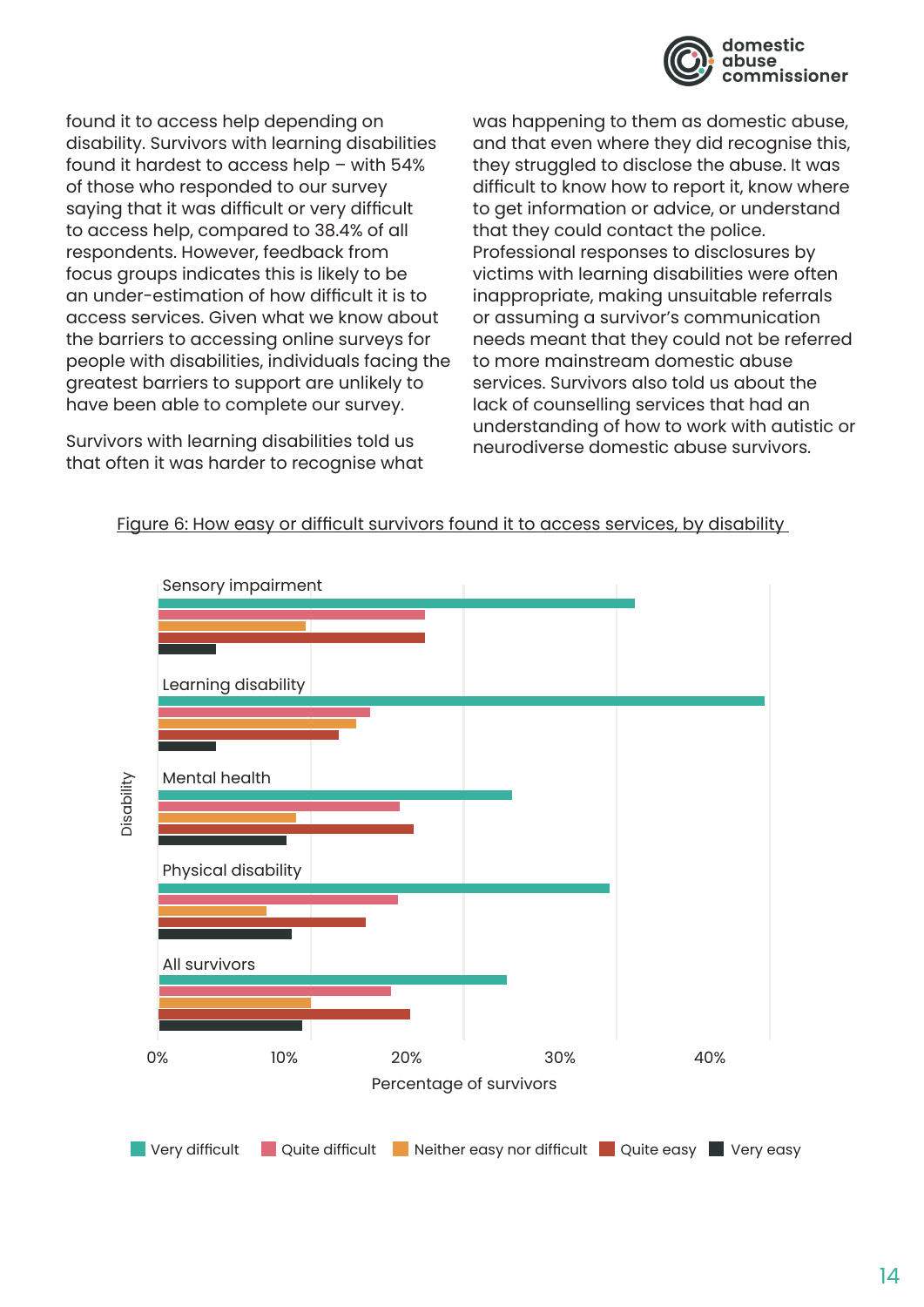

### Value of 'by and for' domestic abuse services

*"He understood. There wasn't just like 'Oh don't worry, just live your life now', talk or 'just be yourself'. There was none of that. ..I think especially in our culture, it's just not the way we're wired or brought up. We can't just shed that part of us, and it just felt I was getting the support that I wanted" (LGBT+ Muslim Survivor)*

We also know that victims and survivors from marginalised communities face the greatest barriers to support. Specialist 'by and for' services, which are rooted in the communities they serve, are best placed to provide the bespoke and specialist support that marginalised and minoritized victims and survivors most need. Not only are 'by and for' services best placed to reach out to victims and survivors within their communities, provide culturally sensitive and informed support and have the specialism needed, but they are also better able to identify and manage risk faced by the survivors they support. The Angelou Centre's Report (commissioned by the DAC and used to inform the DAC report 'Safety Before Status'), found that by and for services were far more likely to identify high risk cases that had previously been categorised as medium and even standard risk by less specialist, non-by-and-for services.<sup>10</sup> This is also mirrored in the experience of services run by and for LGBT+, Deaf or disabled people.

Focus groups that took place with victims and survivors from marginalised communities showed that by and for services were hugely valued, and they made survivors feel welcome and understood their

Domestic Abuse Commissioner, Angelou Centre (2021), *Hinterland of Marginality.*

cultural needs and the additional challenges they faced in accessing support. Survivors felt more able to express themselves and communicate fully with workers within by and for services. For example, in services run by and for Black and minoritized women, a migrant survivor told us that '*you could express really yourself like very free, you have freedom to express, and in your own language. It's really helpful that you don't need to translate everything…so it comes from the heart.*'

Deaf survivors told us about having to work harder to get support from Hearing services. Concerns included a lack of BSL interpretation being available, providing different BSL interpreters at every appointment, or communicating information by email, which some BSL users will not understand. The impact of this was a poor recognition of risk faced by Deaf survivors and inadequate information and support being provided. One survivor told us *"They were using quite simple BSL, quite simple gestures. They would just ask me the same question, 'Are you OK? Are you alright? Are you OK?' And I kept repeating, 'I'm not safe here'" (Deaf survivor)*

<sup>10</sup> Domestic Abuse Commissioner (October 2021), *Safety Before Status.*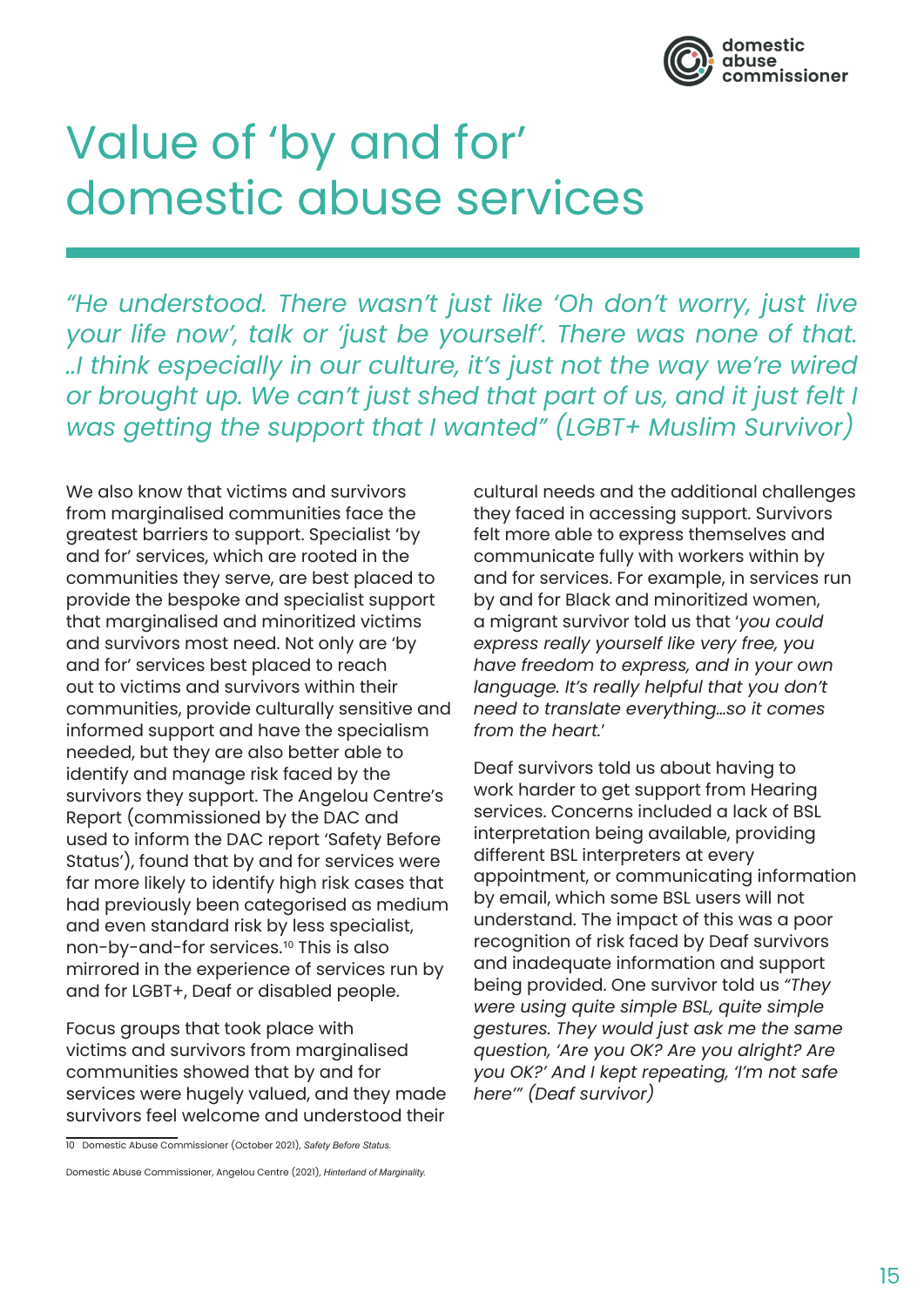

### How are services funded?

Data from service providers demonstrated the wide range of often precarious funding sources that many rely on to stay open. Services reported the difficulties in patching together funding from multiple sources, most of whom had different (and sometimes conflicting) reporting requirements.

When looking at the more specialist organisations – particularly 'by and for' organisations supporting the most marginalised survivors who face the greatest barriers to support – it is evident that these are much more likely to be very small, grassroots organisations with a higher degree of financial precarity. 'By and for' services reported their difficulties in relying on small amounts of shortterm funding, and were particularly disadvantaged by biases and priorities of individual local commissioners, as well as unequal partnerships or unhelpful attempts at collaborative working with larger, more mainstream services. Some By and for services also reported a heavy reliance working additional hours and unpaid voluntary work, which for many were an essential part of their service model, with one provider saying services ran as a result of *'a lot of undocumented and unaccounted for voluntary time to make things work and patch it up.'* 

Short-term funding is a particular issue, with one service provider stating *'long-term funding [is needed] because we can't keep requesting for money every single year* 

*for obvious reasons – staff and planning. The lack of planning and consistency has been a nightmare. It's a cause of stress.'* A fifth of service providers told us that their main source of funding was only secured for between 6 months – 1 year, and just 4% of service providers had their main source of funding secured for more than 5 years (excluding public sector organisations).

The type and size of an organisation, as well as who services are provided to, determines in large part whether an organisation will receive statutory funding.

Community-based services are much less likely to receive statutory funding as their main funding source (74%) than accommodation-based services (85%), a difference of 11 percentage points.

Regionally, we see this variation more significantly, with just 52% of communitybased services in the East Midlands receiving their main source of income from a statutory body, compared to 94% of Welsh community-based services.

Women-only services were also less likely to receive statutory funding as their main source of income, compared to services who provided support to all genders. 74.2% of women-only accommodation-based services received statutory funding as their main source, and 47% of womenonly community-based services received statutory funding as their main source.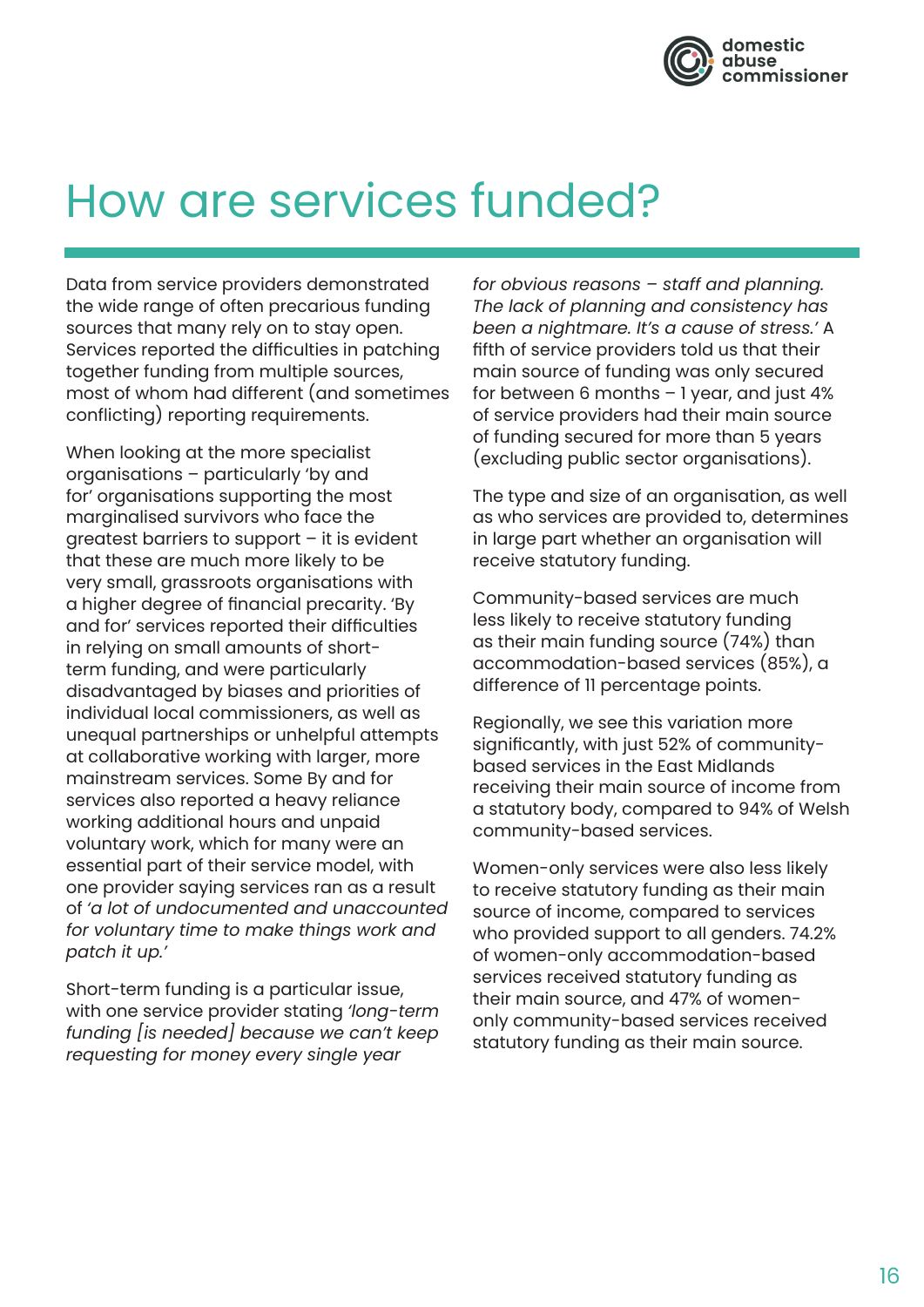

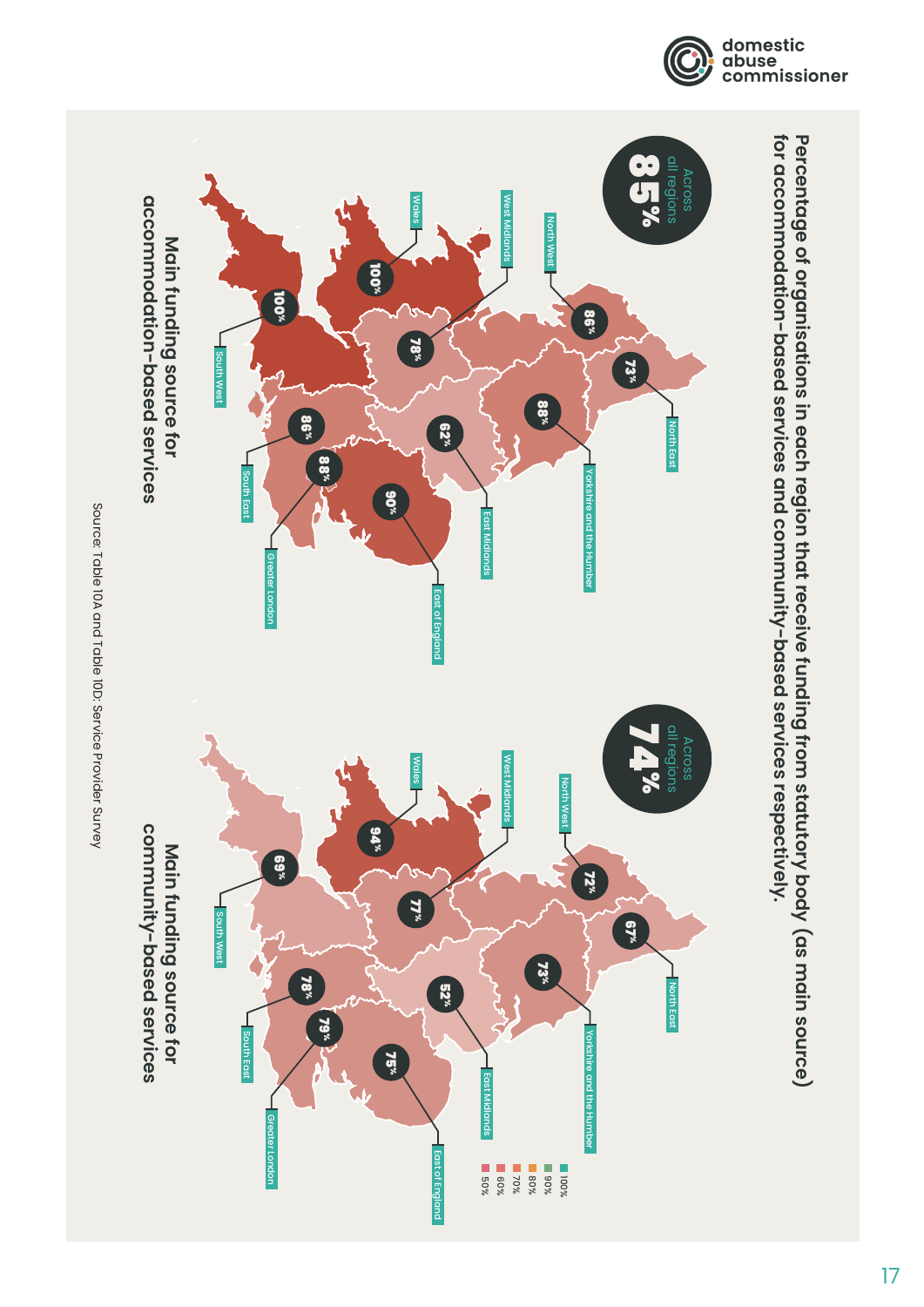

### Gaps: Crisis in funding for specialist 'by and for' organisations

By and for organisations' understanding and lived experience of marginalisation and structural inequality is critical. It provides a truly understanding and safe environment for victims and survivors to disclose their abuse safely and more fully, and services with a deep understanding of barriers faced by survivors are better able to pick up on nuances in those disclosures to identify risk and keep victims and survivors safe.

It is also important to be clear about the benefits of specialist 'by and for' organisations that are truly run by and for the communities they serve in their

entirety. While specialist training within more mainstream services is not unwelcome, it is important to make a distinction between more mainstream services who have increased their capability and capacity, and truly by and for services that are rooted in the communities they serve. For example, one service provider told us about more mainstream services attempts to respond to their community who '*suddenly employ one Black woman who was going to do all this stuff, but didn't have the language, didn't understand issues around the Black community, [or] migrant issues'*.

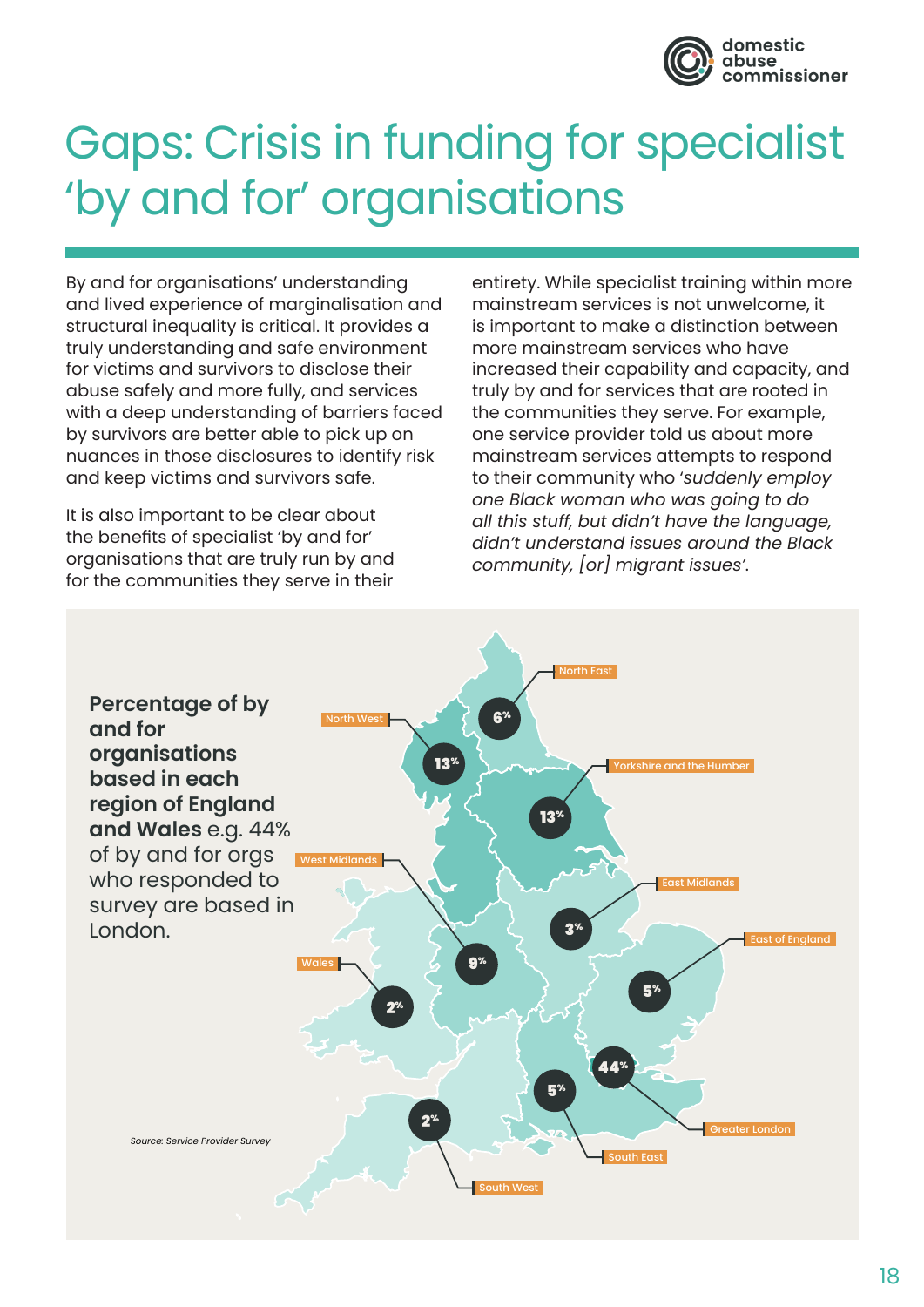

The mapping exposed considerable gaps in provision across England & Wales, with nearly half of all by and for organisations being based in London or the South East. [Mapping of specialist LGBT+](https://domesticabusecommissioner.uk/wp-content/uploads/2021/11/Galop-LGBT-Domestic-Abuse-Service-Provision-Mapping-Study-Final.pdf) services commissioned by DAC and conducted by Galop found that this was particularly pronounced for LGBT+ services, with huge swathes of the country without any form of by and for LGBT+ domestic abuse support at all.

'By and for' services were more likely to be very small, grass-roots organisations, with 18.2% of by and for organisations reporting an income of less than £100k per year, compared to just 7.2% of domestic abuse or VAWG organisations. By comparison, just 3.6% of by and for organisations reported an income of over £1m per year, compared to 24.6% of domestic abuse or VAWG organisations.

The funding differences between 'by and for' organisations compared to other types of organisations were stark. By and for organisations are far less likely to be receipt of statutory funding than other types of organisations – with 36.4% of by and for organisations receiving statutory funding as their main source, compared to 66.7% of domestic abuse or VAWG organisations or

69.2% of organisations with a broader remit.

One-quarter of 'by and for' organisations received no statutory funding whatsoever, in marked difference to just 4.1% of domestic abuse or wider VAWG services that are not defined as 'by and for'. This means that 'by and for' services were around 5 times less likely to receive statutory funding than other types of organisations.

'By and for' services were also far more likely to have been forced to cease services due to lack of funding – 45.2% reported that they'd had to stop services due to lack of funds compared to 26.5% of domestic abuse/vawg organisations and 25% of organisations with a broader remit. 54.9% reported that they were continuing to fund some services without any dedicated funding (making use of reserves or volunteers) – compared to 33.2% of domestic abuse/ VAWG organisations or 31.5% of those with a broader remit. They were, however, equally likely (87%) to have received some form of emergency covid funding during financial year 2020/21, indicating that local and national commissioners were beginning to better recognise the need for specialist by and for services during the covid-19 pandemic.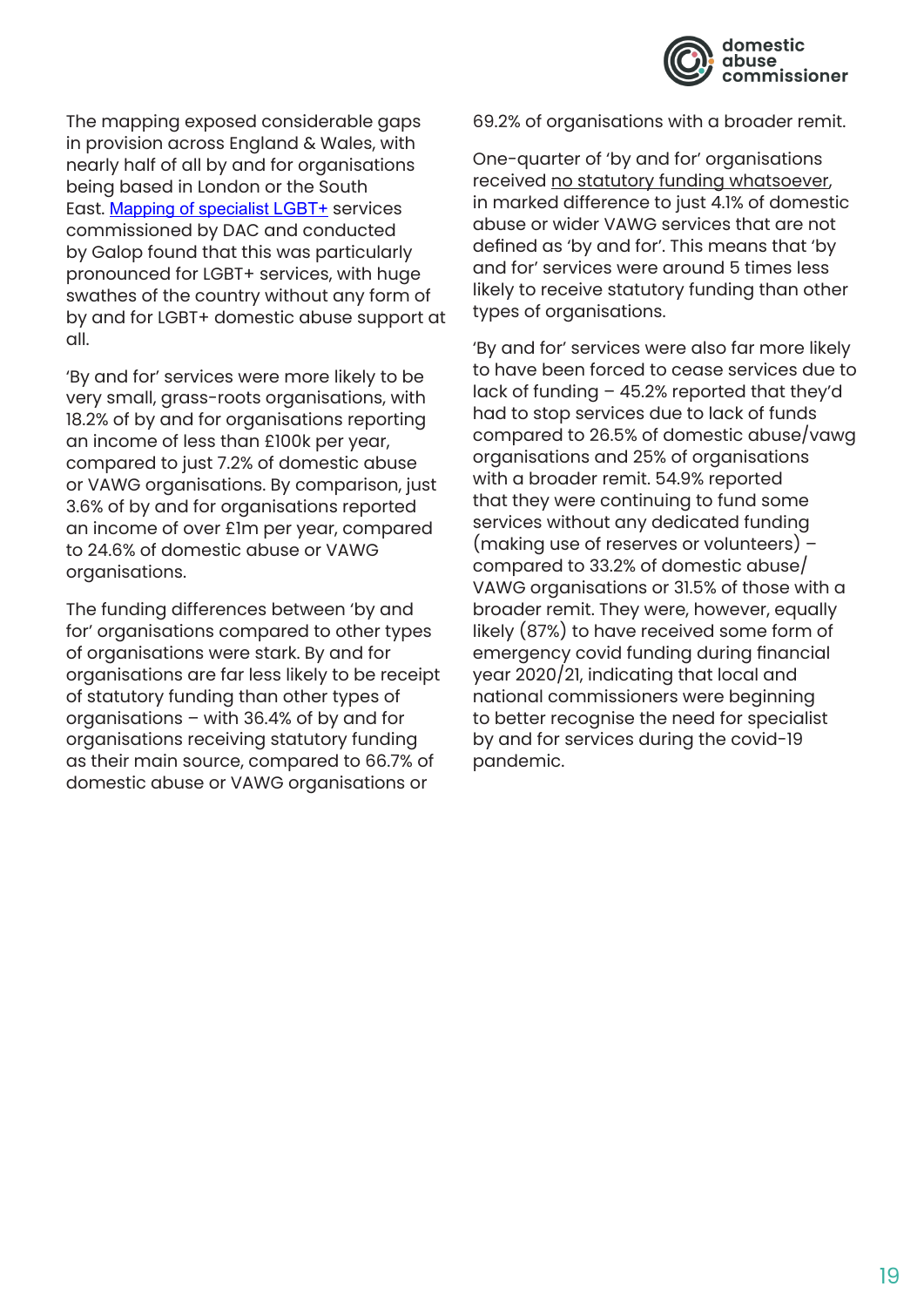

### **Annex A**: Data sources

Victim/survivor survey

Was responded to by 4,274 people across every county in England & Wales

Not all questions were compulsory; so percentages quoted in this briefing note do not necessarily represent a % of the full 4,274 people who responded. The survey was live December 2021 – March 2022, and was open to anyone aged over 16 who had experienced domestic abuse, and who had accessed, tried to access, or considered accessing services in the previous 3 years.

The full set of questions asked in the survey can be found on our website [HERE](https://domesticabusecommissioner.uk/wp-content/uploads/2021/07/National-Mapping-Guidance-and-QA.pdf)

Service provider survey

Was responded to by 477 organisations across every Tier 1 Local Authority area in England & Wales (covering 536 responses). The survey took place during Summer 2021, and information provided was for financial year 2020/21.

The Domestic Abuse Commissioner's Office is continuing to seek information from an additional 300 services identified but who have not been able to provide information, so that information published in the Autumn can represent an even more accurate reflection of service provision across England & Wales.

The Domestic Abuse Commissioner has also made use of her powers under Part 2 of the Domestic Abuse Act to collect data and information from local commissioners (Local Authorities, Police and Crime Commissioners, and health commissioners). Information collected here will be incorporated into the larger-scale publication in Autumn 2022.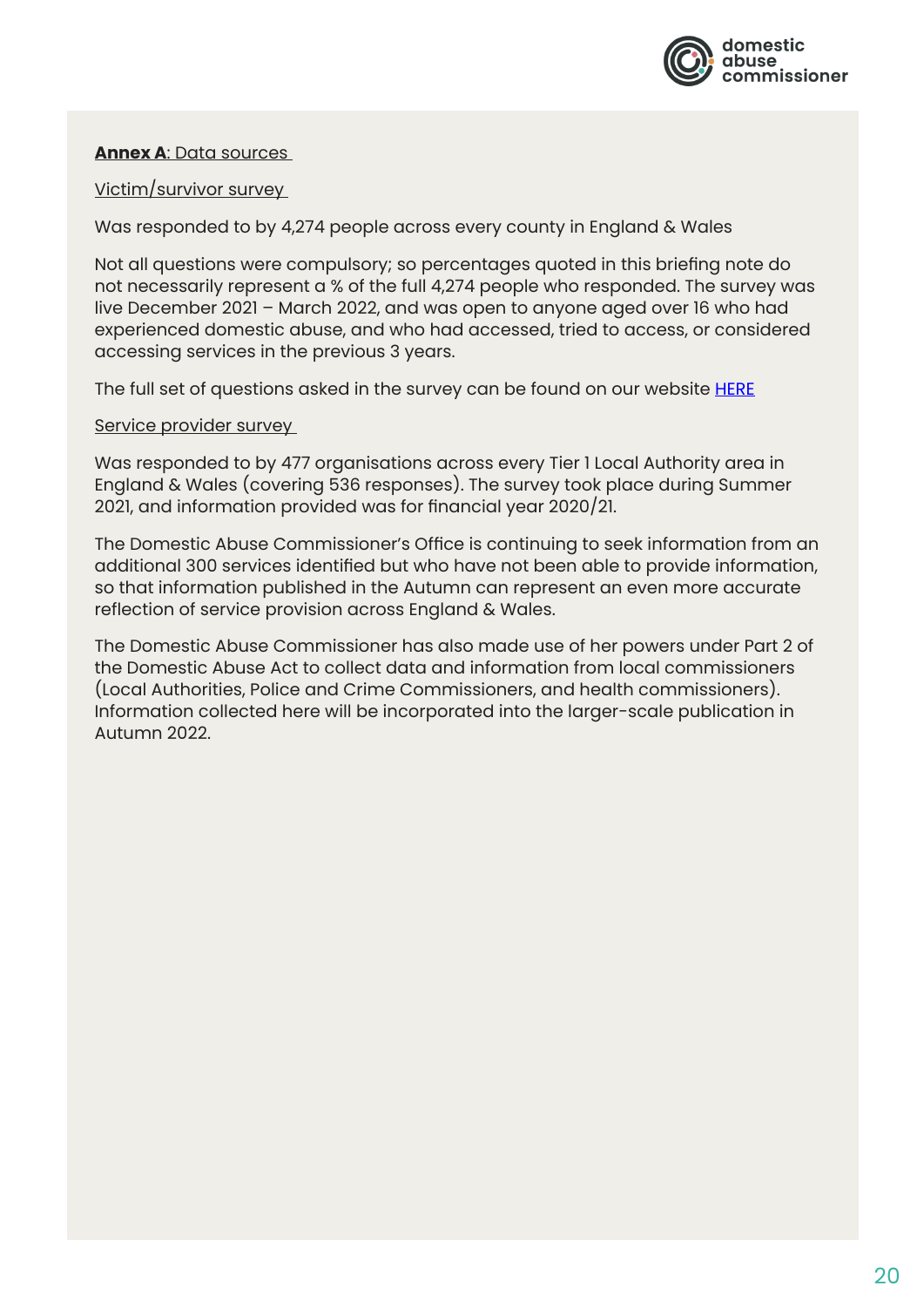

### **Annex B**: **Proportion of survivors who were able to access the support they wanted, by type of support and region**



Figure 7: Proportion of survivors who wanted counselling and therapeutic support who received it, by region.

Figure 8: Proportion of survivors who wanted 121 advocacy or casework who received it, by region.

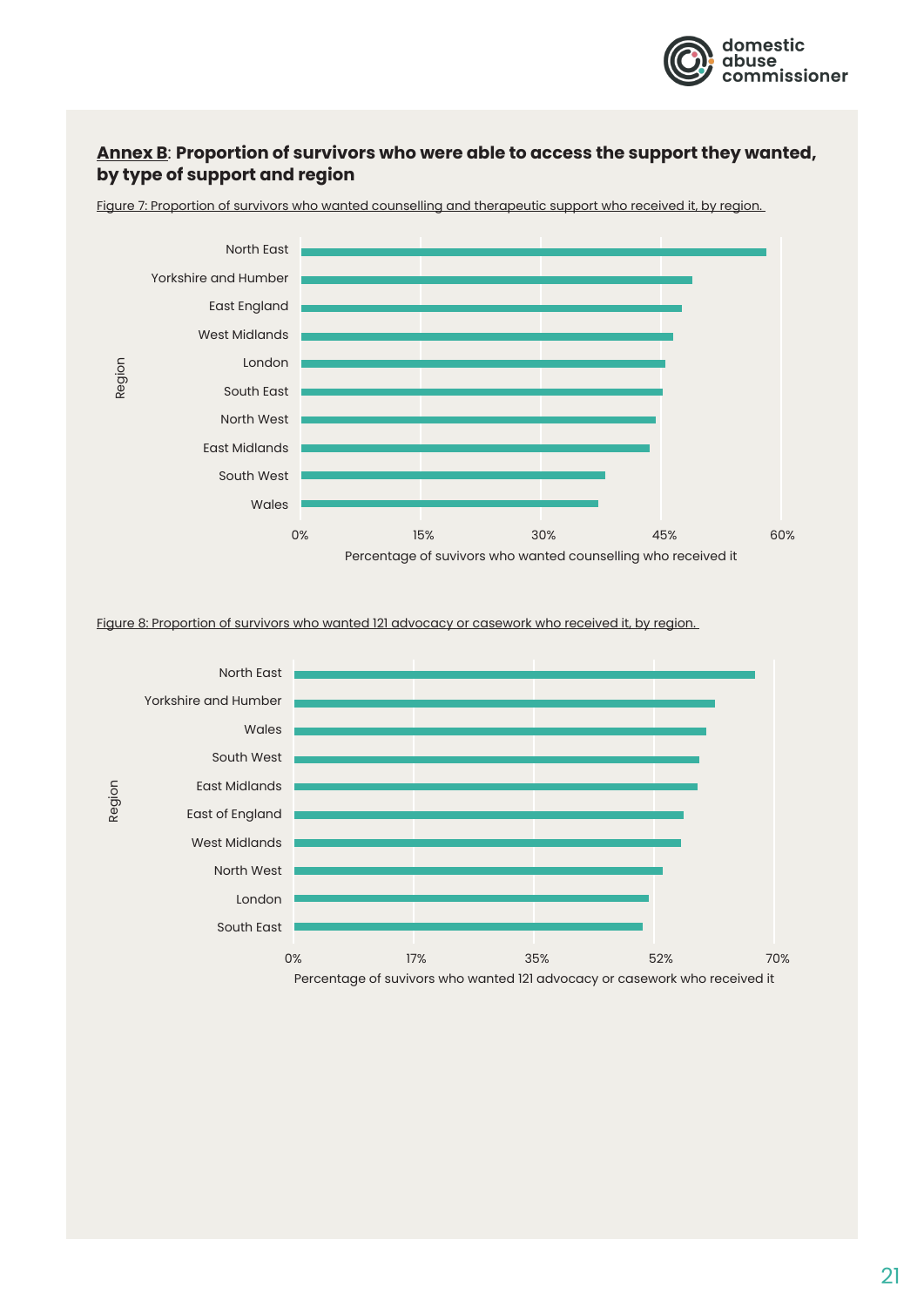



Figure 10: Proportion of survivors who wanted support through Family Court who received it, by region.

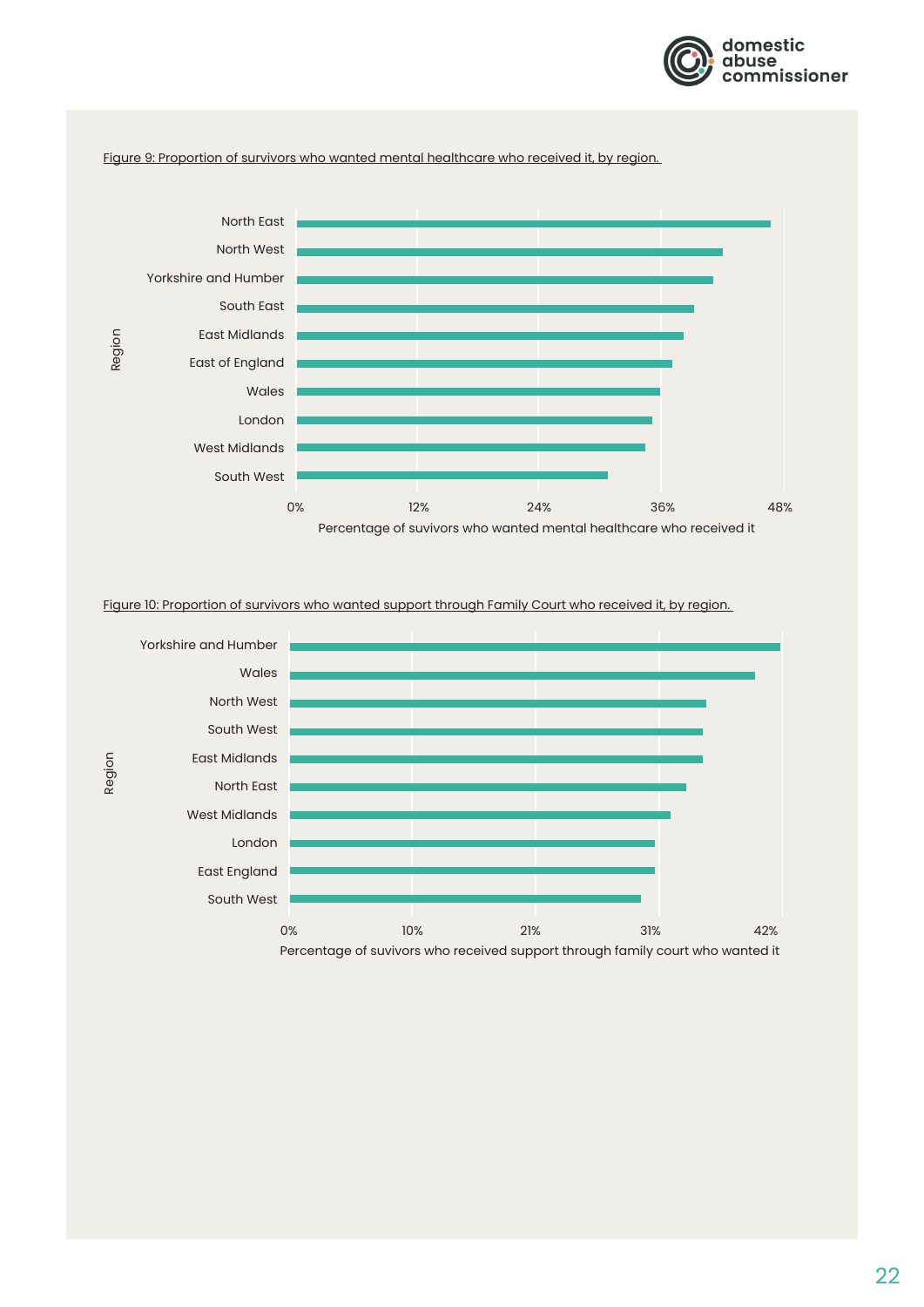

#### Figure 11: Proportion of survivors who wanted support through Criminal Court who received it, by region.



Figure 12: Proportion of survivors who wanted behaviour change programmes for their perpetrator who received it, by region.